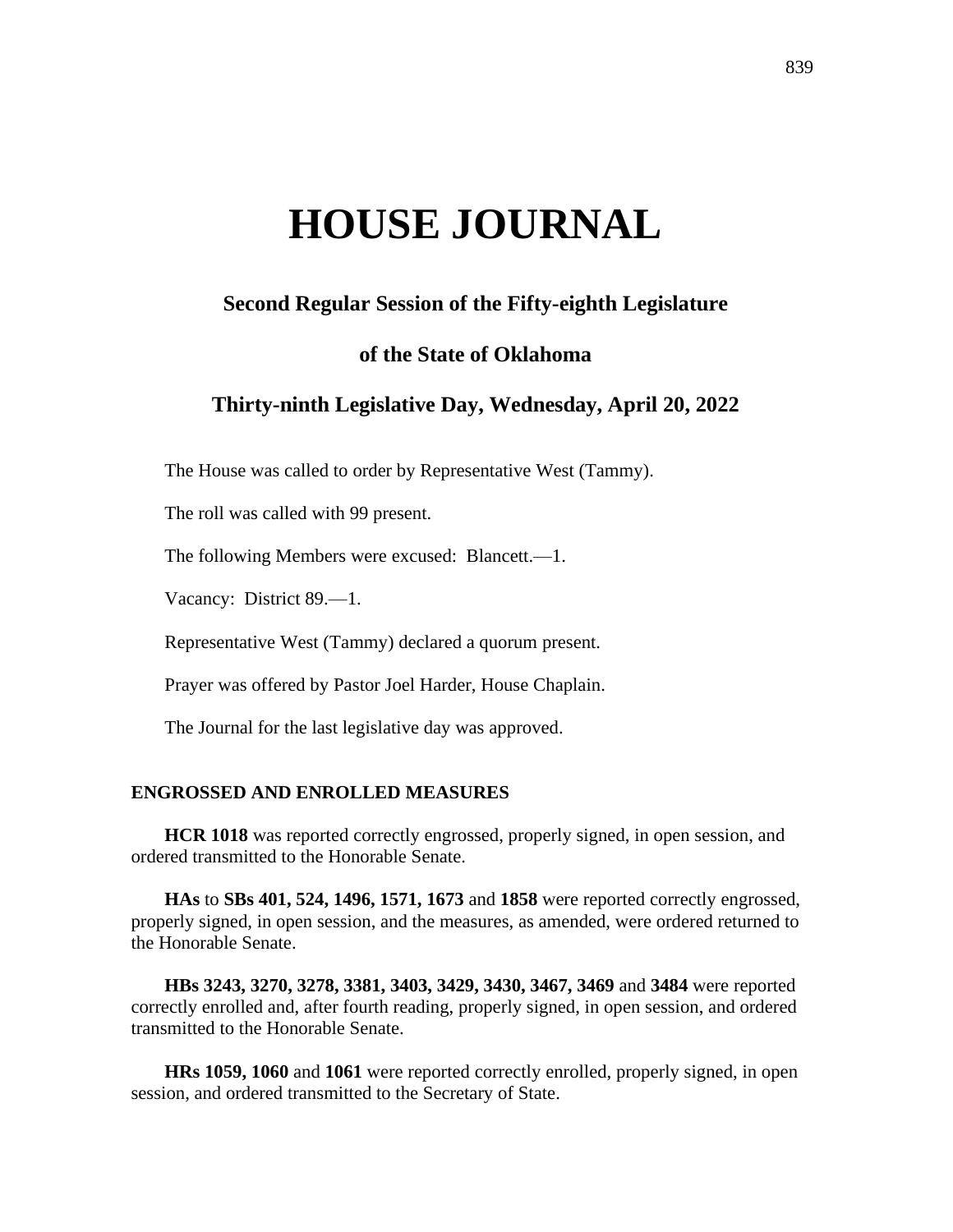# **SECOND READING**

The following were read for the second time and referred to committee:

**SB 1086** − Direct to Joint Calendar **SB 1087** − Direct to Joint Calendar **SB 1088** − Direct to Joint Calendar

# **GENERAL ORDER**

**SB 735** by Howard et al. of the Senate and Moore et al. of the House was read and considered.

Representative Moore moved that **SB 735** be advanced from General Order, which motion was declared adopted.

# **THIRD READING**

**SB 735** was read at length for the third time. On passage of the measure, the roll call was as follows:

Aye: Baker, Bennett, Boatman, Boles, Burns, Bush, Caldwell (Trey), Cornwell, Crosswhite Hader, Culver, Dempsey, Dobrinski, Echols, Frix, Grego, Hilbert, Hill, Humphrey, Johns, Kannady, Kendrix, Kerbs, Lawson, Lepak, Lowe (Dick), Lowe (Jason), Luttrell, May, McBride, Miller, Mize, Moore, Munson, Newton, Nollan, Osburn, Pae, Patzkowsky, Phillips, Provenzano, Randleman, Ranson, Roberts (Dustin), Roberts (Eric), Roe, Russ, Sims, Sneed, Stark, Steagall, Sterling, Stinson, Strom, Talley, Vancuren, Waldron, Walke, Wallace, West (Josh), West (Tammy), Williams, Wolfley, Worthen.--63.

Nay: Dills, Ford, Gann, Hardin (Tommy), Martinez, McDugle, O'Donnell, Olsen, Smith, Stearman, West (Kevin), West (Rick).--12.

Excused: Bashore, Bell, Blancett, Brewer, Caldwell (Chad), Conley, Davis, Dollens, Fetgatter, Fugate, Goodwin, Hardin (David), Hasenbeck, Manger, Marti, McEntire, Nichols, Pfeiffer, Pittman, Roberts (Sean), Rosecrants, Townley, Turner, Virgin, Mr. Speaker.--25.

Vacancy: District 89.--1.

The measure passed.

**SB 735** was referred for engrossment.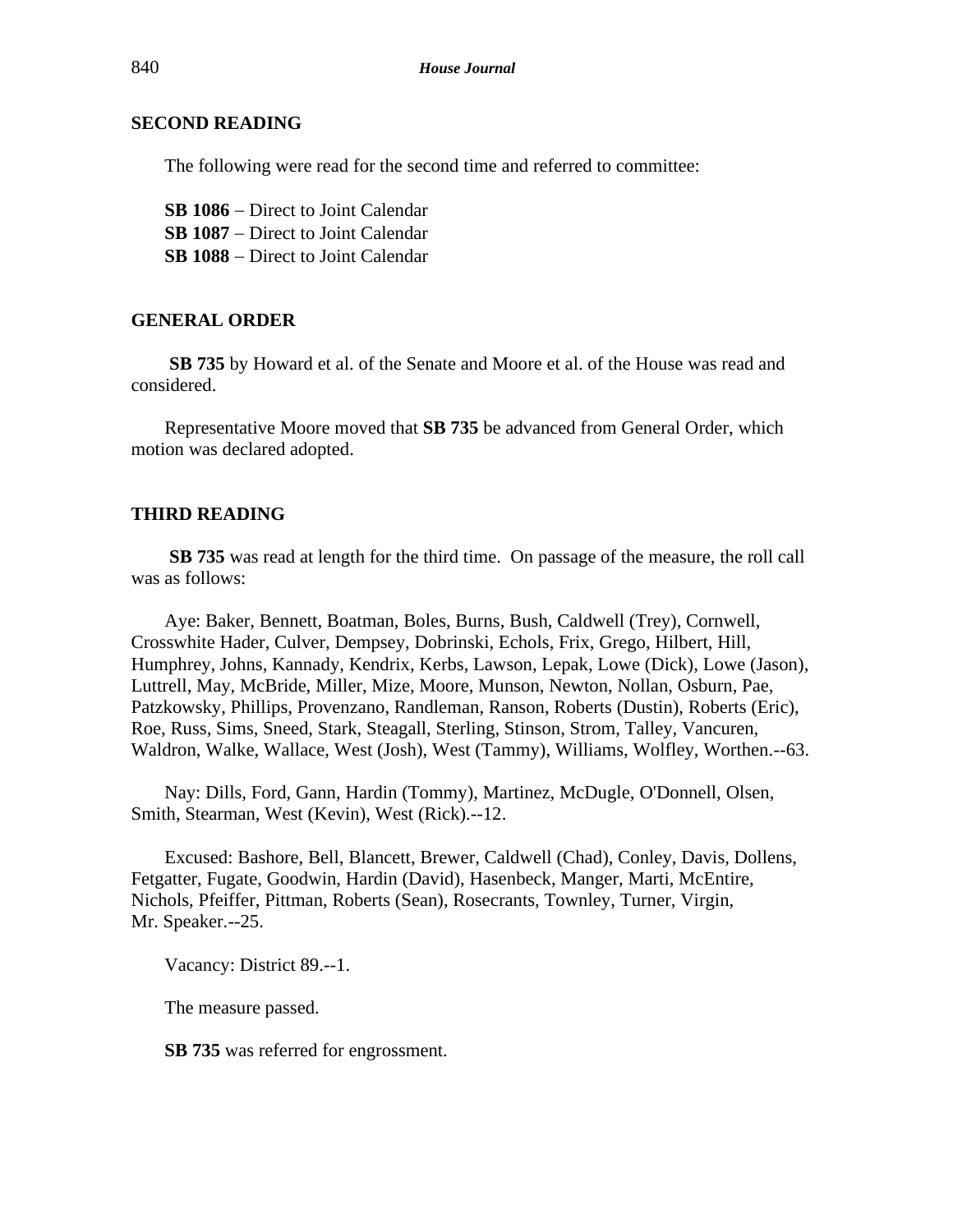## **GENERAL ORDER**

**SB 743** by Weaver of the Senate and Moore of the House was read and considered.

Representative Moore moved that **SB 743** be advanced from General Order, which motion was declared adopted.

# **THIRD READING**

**SB 743** was read at length for the third time. On passage of the measure, the roll call was as follows:

Aye: Baker, Bennett, Boatman, Boles, Burns, Bush, Caldwell (Trey), Cornwell, Crosswhite Hader, Culver, Dempsey, Dills, Dobrinski, Echols, Ford, Frix, Gann, Grego, Hardin (Tommy), Hill, Humphrey, Johns, Kannady, Kendrix, Lawson, Lepak, Lowe (Dick), Lowe (Jason), Luttrell, Manger, Martinez, May, McBride, McDugle, Miller, Mize, Moore, Munson, Newton, Nollan, O'Donnell, Olsen, Osburn, Patzkowsky, Phillips, Provenzano, Randleman, Ranson, Roberts (Dustin), Roberts (Eric), Roe, Russ, Sims, Smith, Sneed, Stark, Steagall, Stearman, Sterling, Stinson, Strom, Talley, Vancuren, Waldron, Walke, Wallace, West (Josh), West (Kevin), West (Rick), West (Tammy), Williams, Wolfley, Worthen.--73.

Excused: Bashore, Bell, Blancett, Brewer, Caldwell (Chad), Conley, Davis, Dollens, Fetgatter, Fugate, Goodwin, Hardin (David), Hasenbeck, Hilbert, Kerbs, Marti, McEntire, Nichols, Pae, Pfeiffer, Pittman, Roberts (Sean), Rosecrants, Townley, Turner, Virgin, Mr. Speaker.--27.

Vacancy: District 89.--1.

The measure passed.

**SB 743** was referred for engrossment.

#### **GENERAL ORDER**

**SB 1697** by Jech et al. of the Senate and Moore of the House was read and considered.

Representative Moore moved that **SB 1697** be advanced from General Order, which motion was declared adopted.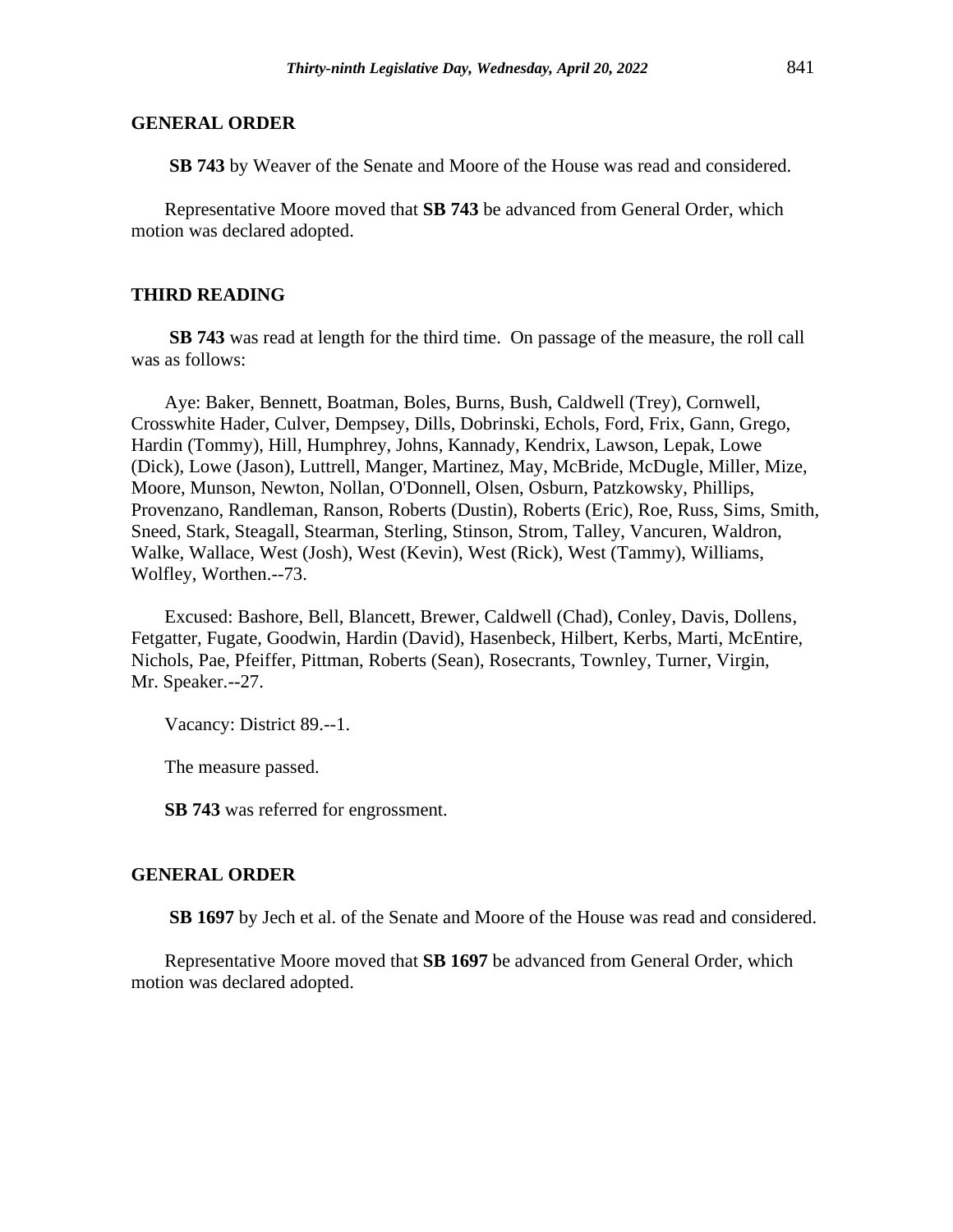**SB 1697** was read at length for the third time. On passage of the measure and emergency, the roll call was as follows:

Aye: Bashore, Bennett, Boles, Burns, Bush, Caldwell (Trey), Cornwell, Crosswhite Hader, Culver, Dempsey, Dills, Dobrinski, Dollens, Echols, Ford, Frix, Fugate, Gann, Grego, Hill, Humphrey, Johns, Kannady, Kendrix, Kerbs, Lawson, Lepak, Lowe (Dick), Lowe (Jason), Luttrell, Manger, Martinez, May, McBride, McDugle, Miller, Mize, Moore, Munson, Nollan, O'Donnell, Olsen, Pae, Patzkowsky, Pfeiffer, Phillips, Provenzano, Randleman, Ranson, Roberts (Dustin), Roberts (Eric), Roe, Rosecrants, Russ, Sims, Smith, Sneed, Stark, Steagall, Stearman, Sterling, Stinson, Strom, Talley, Vancuren, Waldron, Walke, Wallace, West (Josh), West (Kevin), West (Rick), West (Tammy), Williams, Wolfley, Worthen.--75.

Nay: Hardin (Tommy).--1.

Excused: Baker, Bell, Blancett, Boatman, Brewer, Caldwell (Chad), Conley, Davis, Fetgatter, Goodwin, Hardin (David), Hasenbeck, Hilbert, Marti, McEntire, Newton, Nichols, Osburn, Pittman, Roberts (Sean), Townley, Turner, Virgin, Mr. Speaker.--24.

Vacancy: District 89.--1.

The measure and emergency passed.

**SB 1697** was referred for engrossment.

# **GENERAL ORDER**

**SB 856** by Weaver of the Senate and West (Josh) of the House was read and considered.

Representative West (Josh) moved that **SB 856** be advanced from General Order, which motion was declared adopted.

# **THIRD READING**

**SB 856** was read at length for the third time. On passage of the measure, the roll call was as follows:

Aye: Baker, Bashore, Bennett, Boatman, Boles, Burns, Bush, Caldwell (Chad), Caldwell (Trey), Cornwell, Crosswhite Hader, Culver, Dempsey, Dills, Dobrinski, Dollens, Echols, Ford, Frix, Fugate, Gann, Grego, Hardin (Tommy), Hilbert, Hill, Humphrey, Johns, Kannady, Kendrix, Kerbs, Lawson, Lepak, Lowe (Dick), Lowe (Jason), Luttrell, Manger, Martinez, May, McBride, McDugle, Miller, Mize, Moore, Munson, Newton, Nollan, O'Donnell, Olsen, Osburn, Pae, Patzkowsky, Pfeiffer, Phillips, Provenzano, Randleman,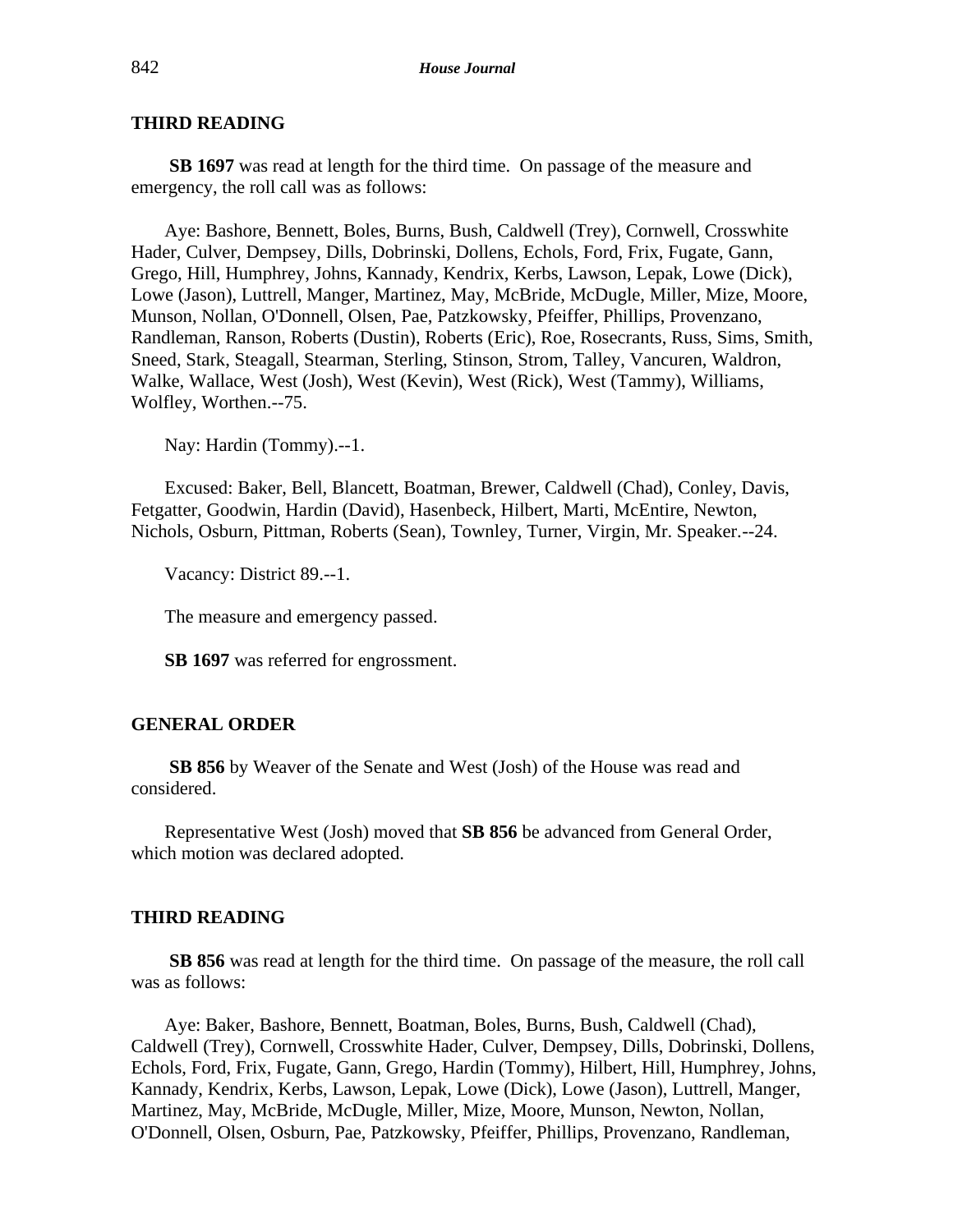Ranson, Roberts (Dustin), Roberts (Eric), Roberts (Sean), Roe, Rosecrants, Russ, Sims, Smith, Sneed, Stark, Steagall, Stearman, Sterling, Stinson, Strom, Talley, Turner, Vancuren, Waldron, Walke, Wallace, West (Josh), West (Kevin), West (Rick), West (Tammy), Williams, Wolfley, Worthen.--84.

Excused: Bell, Blancett, Brewer, Conley, Davis, Fetgatter, Goodwin, Hardin (David), Hasenbeck, Marti, McEntire, Nichols, Pittman, Townley, Virgin, Mr. Speaker.--16.

Vacancy: District 89.--1.

The measure passed.

**SB 856** was referred for engrossment.

# **GENERAL ORDER**

**SB 1177** by Simpson of the Senate and West (Josh) et al. of the House was read and considered.

Representative Martinez moved to amend **SB 1177** by striking the title and enacting clause, which amendment was declared adopted.

Representative West (Josh) moved that **SB 1177** be advanced from General Order, which motion was declared adopted.

# **THIRD READING**

**SB 1177** was read at length for the third time. On passage of the measure and emergency, the roll call was as follows:

Aye: Baker, Bashore, Bell, Bennett, Boatman, Boles, Burns, Bush, Caldwell (Chad), Caldwell (Trey), Cornwell, Crosswhite Hader, Culver, Dempsey, Dills, Dobrinski, Dollens, Echols, Fetgatter, Ford, Frix, Fugate, Gann, Grego, Hardin (Tommy), Hilbert, Hill, Humphrey, Johns, Kannady, Kendrix, Kerbs, Lepak, Lowe (Dick), Lowe (Jason), Luttrell, Manger, Martinez, May, McBride, McDugle, Miller, Mize, Moore, Munson, Newton, Nollan, O'Donnell, Olsen, Pae, Patzkowsky, Pfeiffer, Provenzano, Randleman, Ranson, Roberts (Eric), Roberts (Sean), Roe, Rosecrants, Russ, Sims, Smith, Sneed, Stark, Steagall, Stearman, Sterling, Stinson, Strom, Talley, Turner, Virgin, Waldron, Walke, Wallace, West (Josh), West (Kevin), West (Rick), West (Tammy), Williams, Wolfley, Worthen.--82.

Excused: Blancett, Brewer, Conley, Davis, Goodwin, Hardin (David), Hasenbeck, Lawson, Marti, McEntire, Nichols, Osburn, Phillips, Pittman, Roberts (Dustin), Townley, Vancuren, Mr. Speaker.--18.

Vacancy: District 89.--1.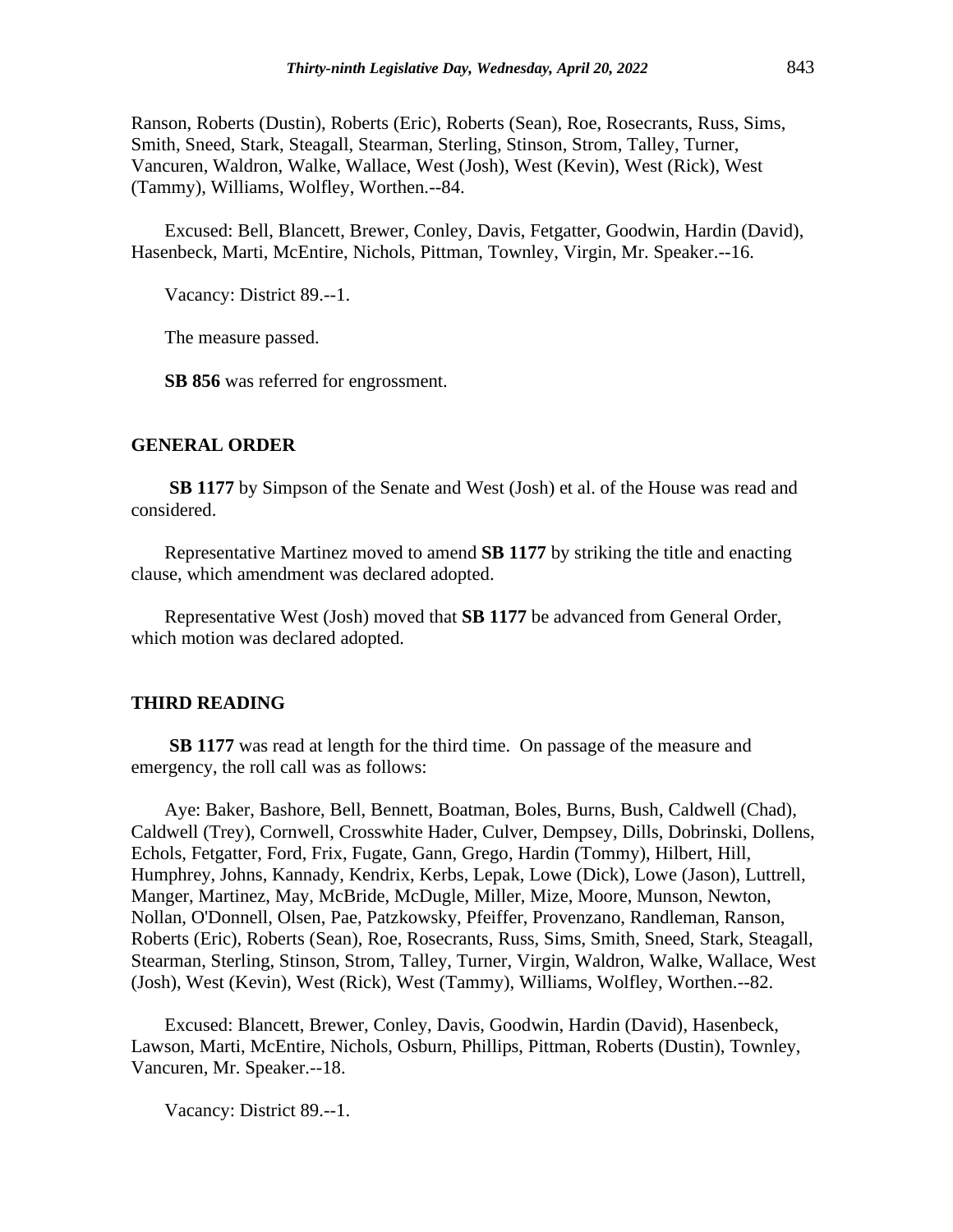The measure and emergency passed.

**SB 1177** was referred for engrossment.

# **GENERAL ORDER**

**SB 1693** by Bergstrom et al. of the Senate and West (Josh) of the House was read and considered.

Representative West (Josh) moved that **SB 1693** be advanced from General Order, which motion was declared adopted.

# **THIRD READING**

**SB 1693** was read at length for the third time. On passage of the measure, the roll call was as follows:

Aye: Baker, Bell, Bennett, Boatman, Boles, Brewer, Burns, Bush, Caldwell (Chad), Caldwell (Trey), Cornwell, Crosswhite Hader, Culver, Dempsey, Dills, Dobrinski, Dollens, Echols, Fetgatter, Ford, Frix, Fugate, Gann, Grego, Hardin (Tommy), Hill, Humphrey, Johns, Kannady, Kendrix, Kerbs, Lepak, Lowe (Dick), Luttrell, Manger, Martinez, May, McBride, McDugle, Miller, Mize, Moore, Munson, Newton, Nollan, O'Donnell, Olsen, Osburn, Pae, Patzkowsky, Pfeiffer, Provenzano, Randleman, Ranson, Roberts (Dustin), Roberts (Eric), Roberts (Sean), Roe, Rosecrants, Russ, Sims, Smith, Sneed, Stark, Steagall, Stearman, Sterling, Stinson, Talley, Townley, Turner, Virgin, Waldron, Walke, Wallace, West (Josh), West (Kevin), West (Rick), West (Tammy), Williams, Wolfley, Worthen.--82.

Nay: Lowe (Jason).--1.

Excused: Bashore, Blancett, Conley, Davis, Goodwin, Hardin (David), Hasenbeck, Hilbert, Lawson, Marti, McEntire, Nichols, Phillips, Pittman, Strom, Vancuren, Mr. Speaker.--17.

Vacancy: District 89.--1.

The measure passed.

**SB 1693** was referred for engrossment.

# **GENERAL ORDER**

**SB 1224** by Garvin of the Senate and Boles of the House was read and considered.

Representative Boles moved that **SB 1224** be advanced from General Order, which motion was declared adopted.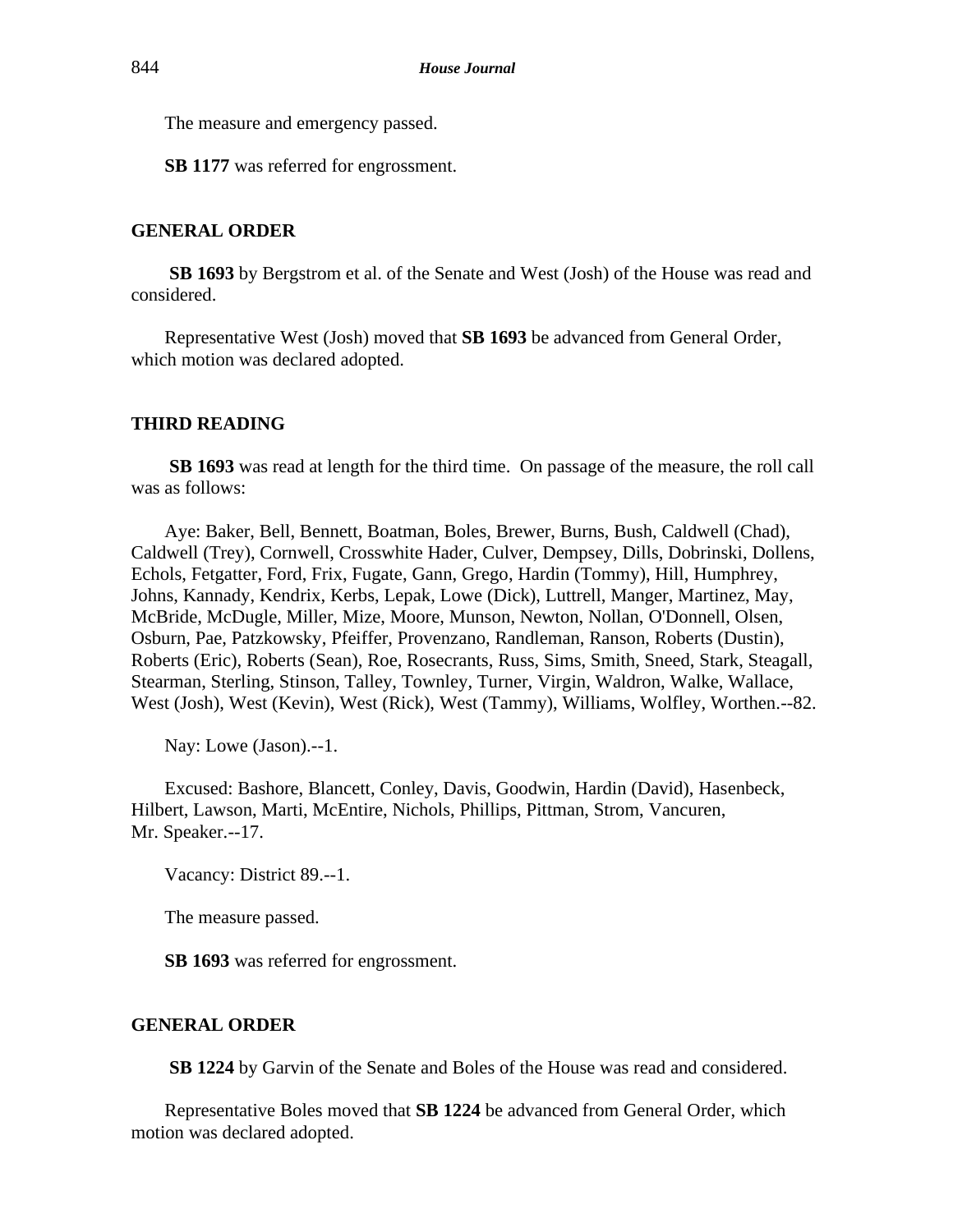**SB 1224** was read at length for the third time. On passage of the measure and emergency, the roll call was as follows:

Aye: Baker, Bell, Bennett, Boatman, Boles, Brewer, Burns, Bush, Caldwell (Chad), Caldwell (Trey), Cornwell, Crosswhite Hader, Culver, Dempsey, Dills, Dobrinski, Dollens, Echols, Fetgatter, Frix, Fugate, Gann, Grego, Hardin (David), Hardin (Tommy), Hasenbeck, Hilbert, Hill, Humphrey, Johns, Kannady, Kendrix, Kerbs, Lepak, Lowe (Dick), Lowe (Jason), Luttrell, Manger, Martinez, May, McBride, McDugle, Miller, Mize, Moore, Munson, Newton, Nollan, O'Donnell, Olsen, Osburn, Pae, Patzkowsky, Pfeiffer, Provenzano, Randleman, Ranson, Roberts (Eric), Roberts (Sean), Roe, Rosecrants, Russ, Sims, Smith, Sneed, Stark, Steagall, Stearman, Sterling, Stinson, Strom, Talley, Townley, Turner, Vancuren, Virgin, Waldron, Walke, Wallace, West (Josh), West (Kevin), West (Rick), West (Tammy), Williams, Wolfley, Worthen.--86.

Excused: Bashore, Blancett, Conley, Davis, Ford, Goodwin, Lawson, Marti, McEntire, Nichols, Phillips, Pittman, Roberts (Dustin), Mr. Speaker.--14.

Vacancy: District 89.--1.

The measure and emergency passed.

The Presiding Officer signed, in open session, Engrossed **SB 1224** and ordered same returned to the Honorable Senate.

#### **GENERAL ORDER**

**SB 1855** by Simpson et al. of the Senate and Boles of the House was read and considered.

Representative Boles moved that **SB 1855** be advanced from General Order, which motion was declared adopted.

#### **THIRD READING**

**SB 1855** was read at length for the third time. On passage of the measure, the roll call was as follows:

Aye: Bell, Bennett, Boatman, Boles, Brewer, Burns, Bush, Caldwell (Chad), Caldwell (Trey), Cornwell, Crosswhite Hader, Culver, Dempsey, Dills, Dobrinski, Dollens, Echols, Fetgatter, Ford, Frix, Fugate, Gann, Grego, Hardin (David), Hardin (Tommy), Hasenbeck, Hilbert, Hill, Humphrey, Johns, Kannady, Kendrix, Lawson, Lepak, Lowe (Dick), Lowe (Jason), Luttrell, Manger, Martinez, May, McBride, McDugle, Miller, Mize, Moore, Munson, Newton, Nollan, O'Donnell, Olsen, Osburn, Pae, Patzkowsky, Pfeiffer, Provenzano, Randleman, Ranson, Roberts (Eric), Roberts (Sean), Roe, Rosecrants, Russ,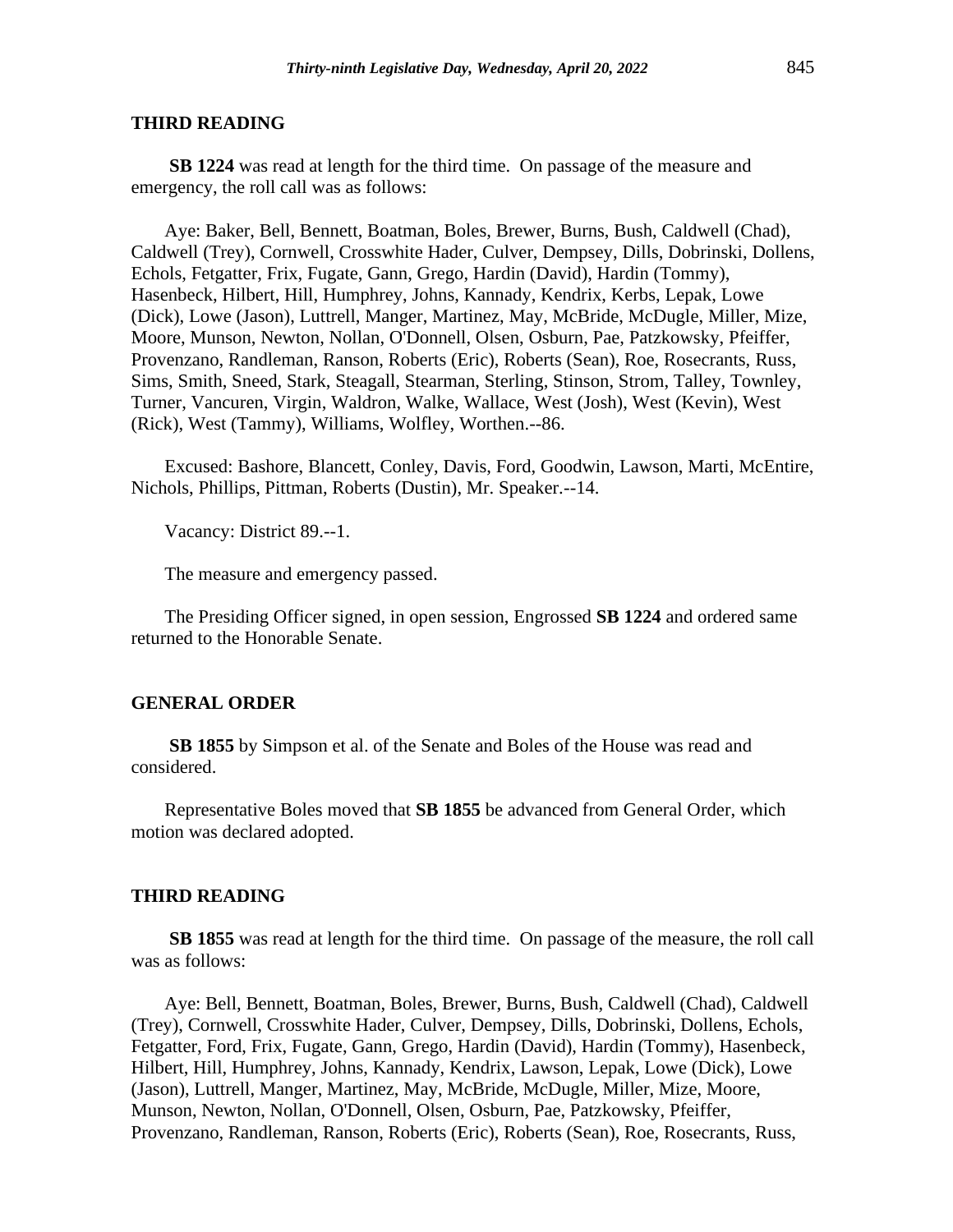Sims, Smith, Sneed, Stark, Steagall, Stearman, Sterling, Stinson, Strom, Talley, Townley, Turner, Vancuren, Virgin, Waldron, Walke, Wallace, West (Josh), West (Kevin), West (Rick), West (Tammy), Wolfley, Worthen.--85.

Excused: Baker, Bashore, Blancett, Conley, Davis, Goodwin, Kerbs, Marti, McEntire, Nichols, Phillips, Pittman, Roberts (Dustin), Williams, Mr. Speaker.--15.

Vacancy: District 89.--1.

The measure passed.

The Presiding Officer signed, in open session, Engrossed **SB 1855** and ordered same returned to the Honorable Senate.

# **GENERAL ORDER**

**SB 1197** by David of the Senate and McBride of the House was read and considered.

Representative McBride moved that **SB 1197** be advanced from General Order, which motion was declared adopted.

# **THIRD READING**

**SB 1197** was read at length for the third time. On passage of the measure, the roll call was as follows:

Aye: Baker, Bell, Bennett, Boatman, Boles, Brewer, Burns, Bush, Caldwell (Chad), Caldwell (Trey), Cornwell, Crosswhite Hader, Culver, Dills, Dobrinski, Dollens, Echols, Fetgatter, Ford, Frix, Fugate, Gann, Goodwin, Grego, Hardin (David), Hardin (Tommy), Hasenbeck, Hilbert, Hill, Humphrey, Johns, Kannady, Kendrix, Lawson, Lepak, Lowe (Dick), Lowe (Jason), Luttrell, Manger, Martinez, May, McBride, McDugle, Miller, Mize, Moore, Munson, Newton, Nollan, O'Donnell, Olsen, Osburn, Pae, Patzkowsky, Pfeiffer, Provenzano, Randleman, Ranson, Roberts (Dustin), Roberts (Eric), Roe, Rosecrants, Russ, Sims, Smith, Sneed, Stark, Steagall, Stearman, Sterling, Stinson, Strom, Talley, Townley, Turner, Vancuren, Virgin, Waldron, Walke, Wallace, West (Josh), West (Kevin), West (Rick), West (Tammy), Williams, Wolfley, Worthen.--87.

Excused: Bashore, Blancett, Conley, Davis, Dempsey, Kerbs, Marti, McEntire, Nichols, Phillips, Pittman, Roberts (Sean), Mr. Speaker.--13.

Vacancy: District 89.--1.

The measure passed.

The Presiding Officer signed, in open session, Engrossed **SB 1197** and ordered same returned to the Honorable Senate.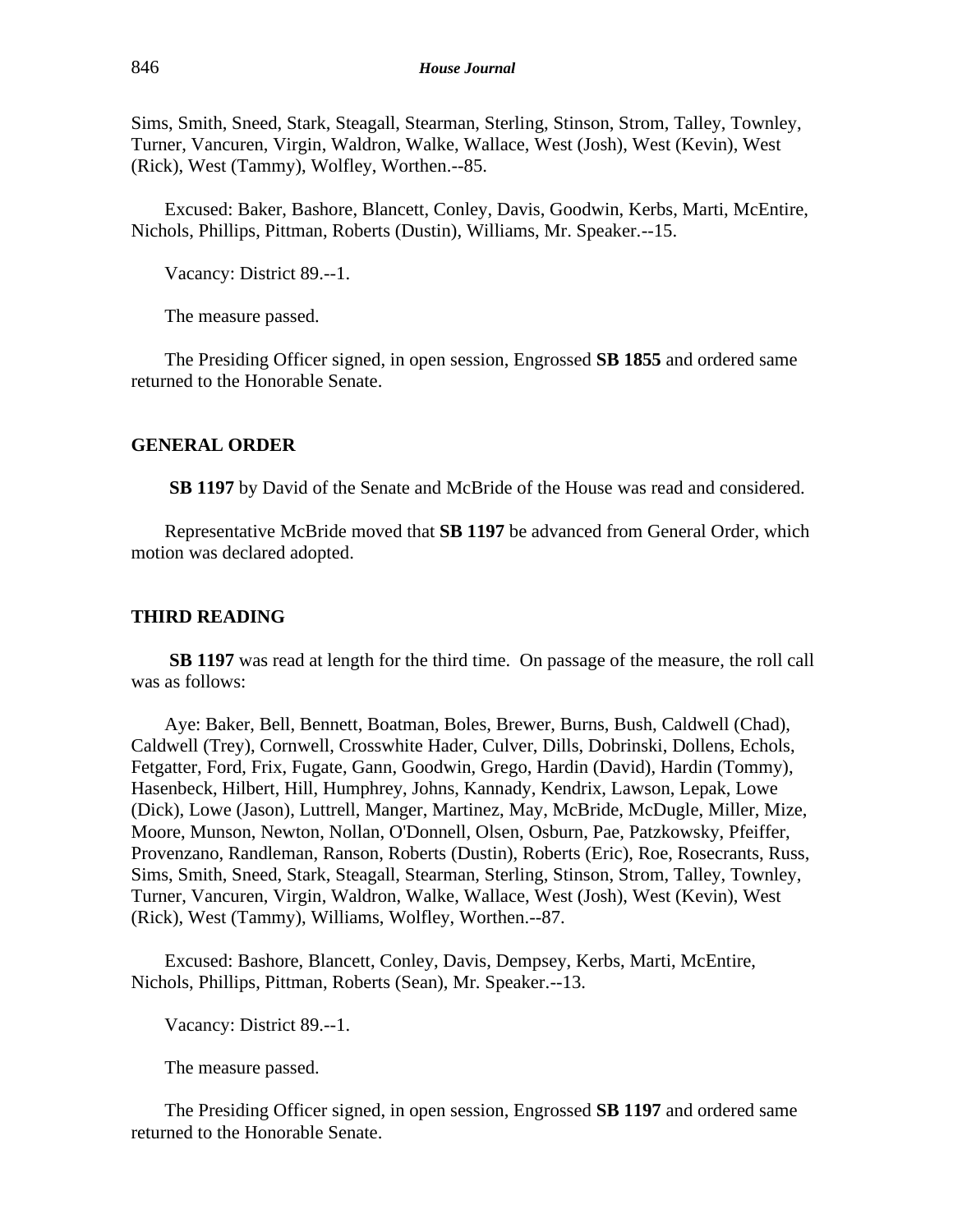## **GENERAL ORDER**

**SB 1853** by David of the Senate and McBride of the House was read and considered.

Representative Martinez moved to amend **SB 1853** by striking the title and enacting clause, which amendment was declared adopted.

Representative McBride moved that **SB 1853** be advanced from General Order, which motion was declared adopted.

## **THIRD READING**

**SB 1853** was read at length for the third time. On passage of the measure, the roll call was as follows:

Aye: Baker, Bell, Bennett, Boles, Brewer, Burns, Bush, Caldwell (Trey), Cornwell, Crosswhite Hader, Culver, Dempsey, Dills, Dobrinski, Fetgatter, Ford, Frix, Goodwin, Grego, Hardin (David), Hardin (Tommy), Hasenbeck, Hilbert, Hill, Humphrey, Johns, Kannady, Kendrix, Lawson, Lowe (Dick), Lowe (Jason), Luttrell, Manger, Martinez, May, McBride, McDugle, Miller, Mize, Moore, Munson, Newton, Nollan, Osburn, Pae, Patzkowsky, Pfeiffer, Provenzano, Randleman, Ranson, Roberts (Dustin), Roberts (Eric), Roe, Rosecrants, Russ, Sims, Smith, Sneed, Steagall, Sterling, Stinson, Talley, Turner, Vancuren, Virgin, Waldron, Walke, Wallace, West (Josh), West (Kevin), West (Rick), West (Tammy), Williams, Wolfley.--74.

Nay: Caldwell (Chad), Dollens, Gann, O'Donnell, Olsen, Stearman, Worthen.--7.

Excused: Bashore, Blancett, Boatman, Conley, Davis, Echols, Fugate, Kerbs, Lepak, Marti, McEntire, Nichols, Phillips, Pittman, Roberts (Sean), Stark, Strom, Townley, Mr. Speaker.--19.

Vacancy: District 89.--1.

The measure passed.

**SB 1853** was referred for engrossment.

# **GENERAL ORDER**

**SB 1275** by Howard of the Senate and Wallace of the House was read and considered.

Representative Wallace moved that **SB 1275** be advanced from General Order, which motion was declared adopted.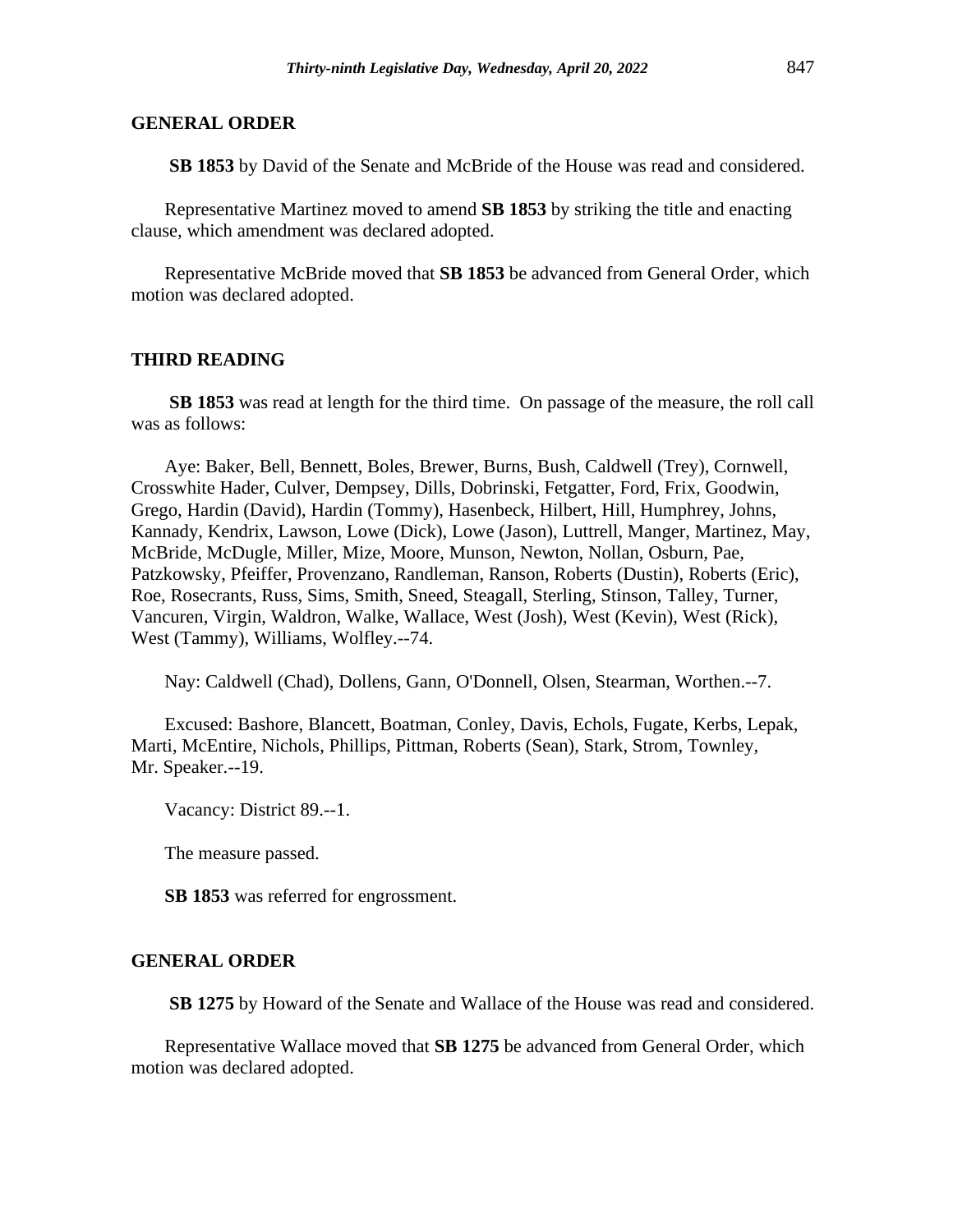**SB 1275** was read at length for the third time. On passage of the measure and emergency, the roll call was as follows:

Aye: Baker, Bashore, Bell, Bennett, Boles, Brewer, Burns, Bush, Caldwell (Chad), Cornwell, Crosswhite Hader, Culver, Dempsey, Dills, Dobrinski, Dollens, Echols, Fetgatter, Ford, Frix, Fugate, Gann, Goodwin, Grego, Hardin (David), Hardin (Tommy), Hasenbeck, Hilbert, Hill, Humphrey, Johns, Kannady, Kendrix, Lawson, Lepak, Lowe (Dick), Lowe (Jason), Luttrell, Manger, Martinez, May, McBride, McDugle, Miller, Mize, Moore, Munson, Newton, Nollan, O'Donnell, Olsen, Pae, Patzkowsky, Provenzano, Randleman, Ranson, Roberts (Dustin), Roberts (Eric), Roberts (Sean), Roe, Rosecrants, Russ, Sims, Smith, Sneed, Stark, Steagall, Stearman, Sterling, Stinson, Talley, Townley, Turner, Vancuren, Waldron, Walke, Wallace, West (Josh), West (Kevin), West (Rick), West (Tammy), Williams, Wolfley, Worthen, Mr. Speaker.--85.

Excused: Blancett, Boatman, Caldwell (Trey), Conley, Davis, Kerbs, Marti, McEntire, Nichols, Osburn, Pfeiffer, Phillips, Pittman, Strom, Virgin.--15.

Vacancy: District 89.--1.

The measure and emergency passed.

The Presiding Officer signed, in open session, Engrossed **SB 1275** and ordered same returned to the Honorable Senate.

# **GENERAL ORDER**

**SB 1857** by Montgomery et al. of the Senate and Wallace et al. of the House was read and considered.

Representative Wallace moved that **SB 1857** be advanced from General Order, which motion was declared adopted.

#### **THIRD READING**

**SB 1857** was read at length for the third time. On passage of the measure, the roll call was as follows:

Aye: Baker, Bashore, Bennett, Boatman, Boles, Brewer, Burns, Caldwell (Chad), Caldwell (Trey), Cornwell, Culver, Dempsey, Dills, Dobrinski, Dollens, Echols, Fetgatter, Ford, Frix, Fugate, Goodwin, Grego, Hasenbeck, Hilbert, Hill, Humphrey, Johns, Lawson, Lepak, Lowe (Dick), Lowe (Jason), Manger, Marti, Martinez, May, McBride, Miller, Mize, Moore, Munson, Newton, Nollan, Osburn, Pae, Patzkowsky, Pfeiffer, Provenzano, Randleman, Ranson, Roberts (Dustin), Roberts (Eric), Roe, Rosecrants, Sims, Sneed, Stark,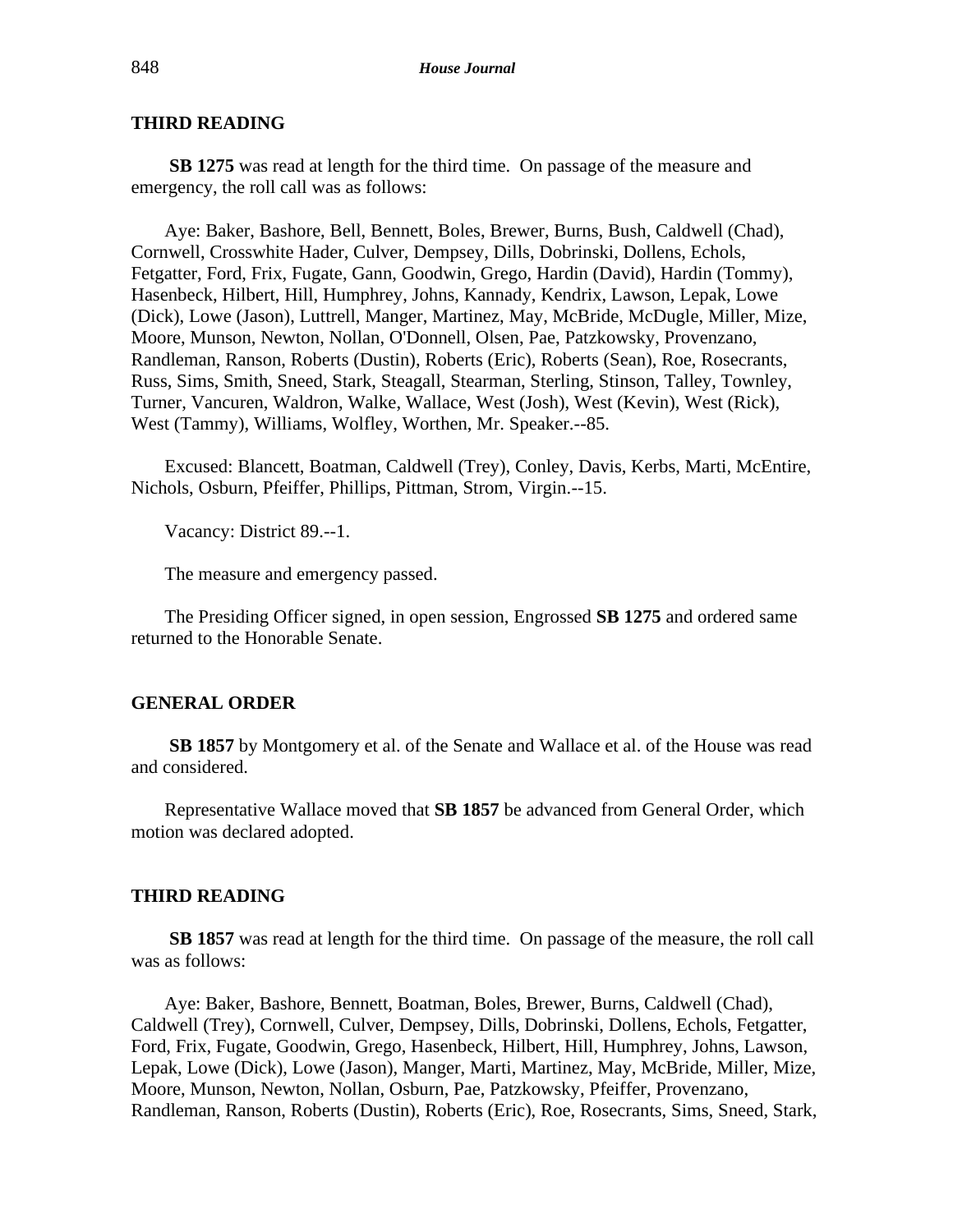Steagall, Sterling, Stinson, Talley, Townley, Turner, Vancuren, Virgin, Waldron, Walke, Wallace, West (Tammy), Williams, Mr. Speaker.--70.

Nay: Bell, Conley, Crosswhite Hader, Gann, Hardin (David), Hardin (Tommy), Kendrix, McDugle, O'Donnell, Olsen, Roberts (Sean), Smith, Stearman, West (Josh), West (Kevin), West (Rick), Wolfley, Worthen.--18.

Excused: Blancett, Bush, Davis, Kannady, Kerbs, Luttrell, McEntire, Nichols, Phillips, Pittman, Russ, Strom.--12.

Vacancy: District 89.--1.

The measure passed.

**SB 1857** was referred for engrossment.

# **GENERAL ORDER**

**SB 1318** by Jech of the Senate and Newton of the House was read and considered.

Representative Newton moved that **SB 1318** be advanced from General Order, which motion was declared adopted.

## **THIRD READING**

**SB 1318** was read at length for the third time. On passage of the measure and emergency, the roll call was as follows:

Aye: Baker, Bashore, Bell, Bennett, Boatman, Boles, Brewer, Burns, Bush, Caldwell (Chad), Caldwell (Trey), Conley, Cornwell, Crosswhite Hader, Culver, Dempsey, Dills, Dobrinski, Dollens, Echols, Fetgatter, Frix, Goodwin, Grego, Hardin (David), Hasenbeck, Hilbert, Hill, Humphrey, Johns, Kannady, Kendrix, Kerbs, Lawson, Lepak, Lowe (Dick), Lowe (Jason), Manger, Marti, Martinez, May, McBride, McDugle, Miller, Mize, Moore, Munson, Newton, O'Donnell, Olsen, Osburn, Pae, Patzkowsky, Pfeiffer, Provenzano, Randleman, Ranson, Roberts (Dustin), Roberts (Eric), Roberts (Sean), Roe, Rosecrants, Sims, Smith, Sneed, Stark, Steagall, Stearman, Sterling, Strom, Talley, Townley, Turner, Vancuren, Virgin, Waldron, Walke, Wallace, West (Josh), West (Kevin), West (Tammy), Wolfley, Mr. Speaker.--83.

Nay: Ford, Fugate, Gann, Hardin (Tommy), West (Rick), Worthen.--6.

Excused: Blancett, Davis, Luttrell, McEntire, Nichols, Nollan, Phillips, Pittman, Russ, Stinson, Williams.--11.

Vacancy: District 89.--1.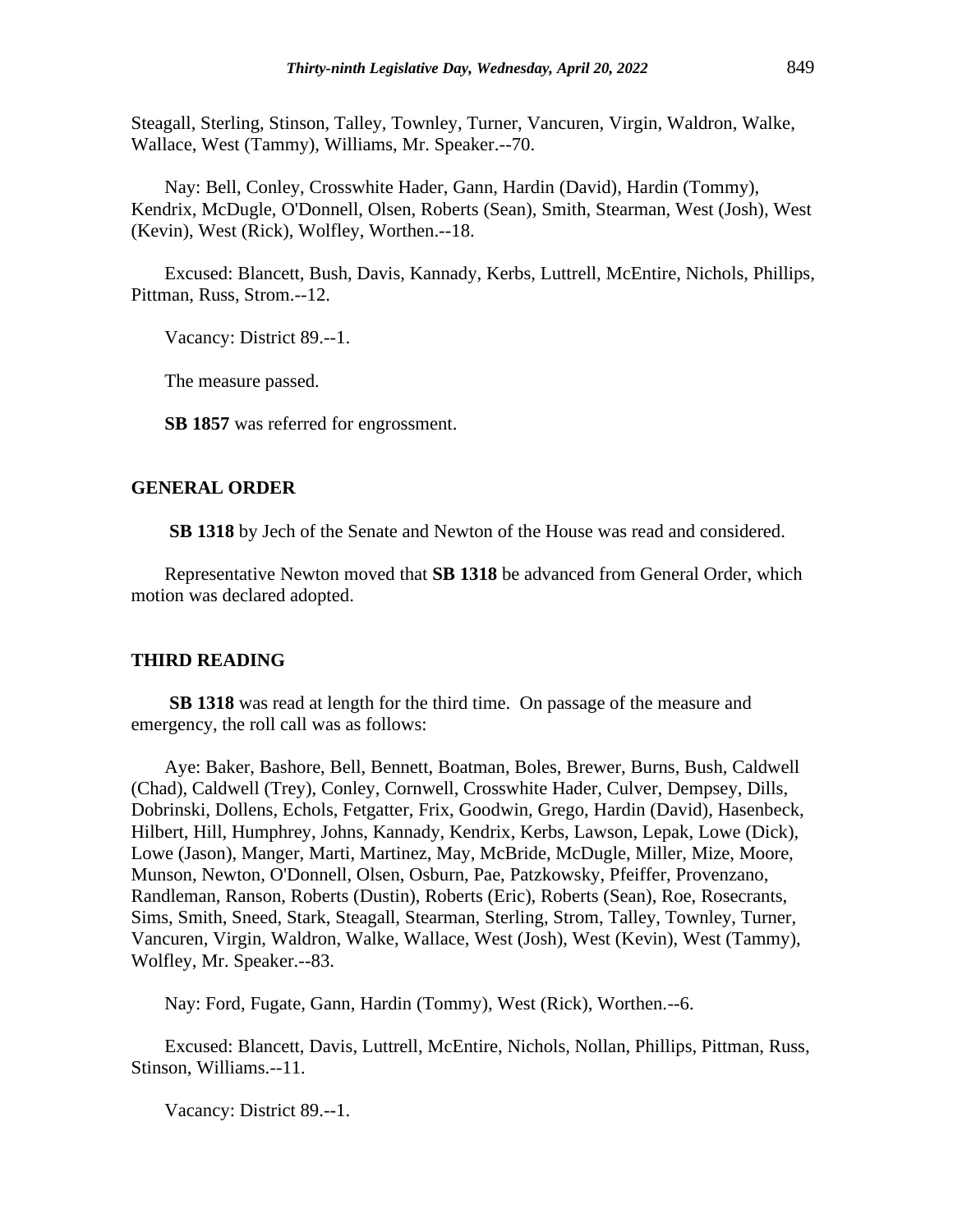The measure and emergency passed.

**SB 1318** was referred for engrossment.

# **GENERAL ORDER**

**SB 1695** by Murdock et al. of the Senate and Newton of the House was read and considered.

Representative Newton moved that **SB 1695** be advanced from General Order, which motion was declared adopted.

# **THIRD READING**

**SB 1695** was read at length for the third time. On passage of the measure, the roll call was as follows:

Aye: Baker, Bashore, Bennett, Boatman, Boles, Brewer, Burns, Bush, Caldwell (Chad), Caldwell (Trey), Conley, Cornwell, Crosswhite Hader, Culver, Dills, Dobrinski, Dollens, Echols, Fetgatter, Ford, Frix, Fugate, Gann, Goodwin, Hardin (David), Hardin (Tommy), Hasenbeck, Hilbert, Hill, Humphrey, Johns, Kannady, Kendrix, Kerbs, Lawson, Lepak, Lowe (Dick), Lowe (Jason), Manger, Marti, Martinez, May, McDugle, Miller, Mize, Moore, Munson, Newton, Nollan, O'Donnell, Olsen, Osburn, Pae, Patzkowsky, Pfeiffer, Provenzano, Randleman, Ranson, Roberts (Dustin), Roberts (Eric), Roberts (Sean), Roe, Rosecrants, Sims, Smith, Sneed, Stark, Steagall, Stearman, Sterling, Strom, Talley, Turner, Vancuren, Virgin, Waldron, Wallace, West (Josh), West (Kevin), West (Rick), West (Tammy), Williams, Wolfley, Worthen, Mr. Speaker.--85.

Excused: Bell, Blancett, Davis, Dempsey, Grego, Luttrell, McBride, McEntire, Nichols, Phillips, Pittman, Russ, Stinson, Townley, Walke.--15.

Vacancy: District 89.--1.

The measure passed.

The Presiding Officer signed, in open session, Engrossed **SB 1695** and ordered same returned to the Honorable Senate.

## **GENERAL ORDER**

**SB 709** by Rosino of the Senate and Roe of the House was read and considered.

Representative Roe moved that **SB 709** be advanced from General Order, which motion was declared adopted.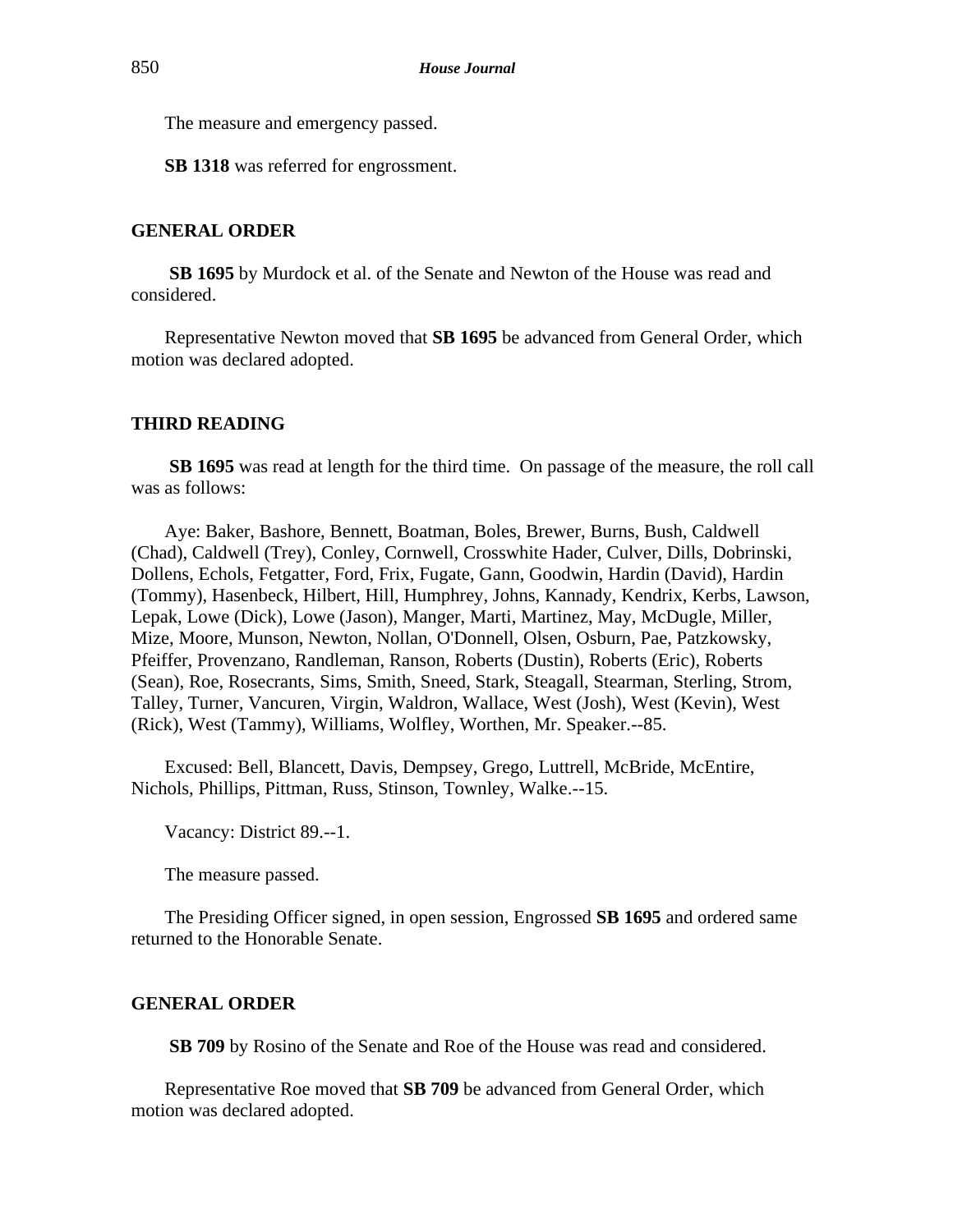**SB 709** was read at length for the third time. On passage of the measure and emergency, the roll call was as follows:

Aye: Baker, Bashore, Boatman, Boles, Burns, Bush, Caldwell (Chad), Caldwell (Trey), Conley, Cornwell, Crosswhite Hader, Culver, Dempsey, Dills, Dobrinski, Echols, Fetgatter, Ford, Frix, Grego, Hardin (David), Hasenbeck, Hill, Humphrey, Johns, Kannady, Kendrix, Kerbs, Lepak, Lowe (Dick), Luttrell, Manger, Marti, Martinez, May, McBride, McDugle, McEntire, Miller, Mize, Moore, Newton, O'Donnell, Olsen, Osburn, Pae, Patzkowsky, Pfeiffer, Randleman, Roberts (Dustin), Roberts (Eric), Roberts (Sean), Roe, Sims, Smith, Sneed, Stark, Sterling, Talley, Townley, Vancuren, Wallace, West (Josh), West (Tammy), Williams, Wolfley, Worthen, Mr. Speaker.--68.

Nay: Bell, Brewer, Dollens, Fugate, Gann, Goodwin, Hardin (Tommy), Lowe (Jason), Munson, Provenzano, Ranson, Rosecrants, Steagall, Stearman, Strom, Turner, Virgin, Waldron, Walke, West (Rick).--20.

Excused: Bennett, Blancett, Davis, Hilbert, Lawson, Nichols, Nollan, Phillips, Pittman, Russ, Stinson, West (Kevin).--12.

Vacancy: District 89.--1.

The measure and emergency passed.

**SB 709** was referred for engrossment.

# **GENERAL ORDER**

**SB 1229** by Bergstrom of the Senate and Johns of the House was read and considered.

Representative Johns moved that **SB 1229** be advanced from General Order, which motion was declared adopted.

#### **Representative Mize Presiding**

## **THIRD READING**

**SB 1229** was read at length for the third time. On passage of the measure, the roll call was as follows:

Aye: Baker, Bashore, Bell, Bennett, Boatman, Boles, Brewer, Burns, Bush, Caldwell (Chad), Caldwell (Trey), Conley, Cornwell, Crosswhite Hader, Culver, Dills, Dobrinski, Dollens, Echols, Fetgatter, Ford, Frix, Fugate, Gann, Goodwin, Grego, Hardin (David), Hardin (Tommy), Hasenbeck, Hilbert, Hill, Humphrey, Johns, Kannady, Kendrix, Kerbs,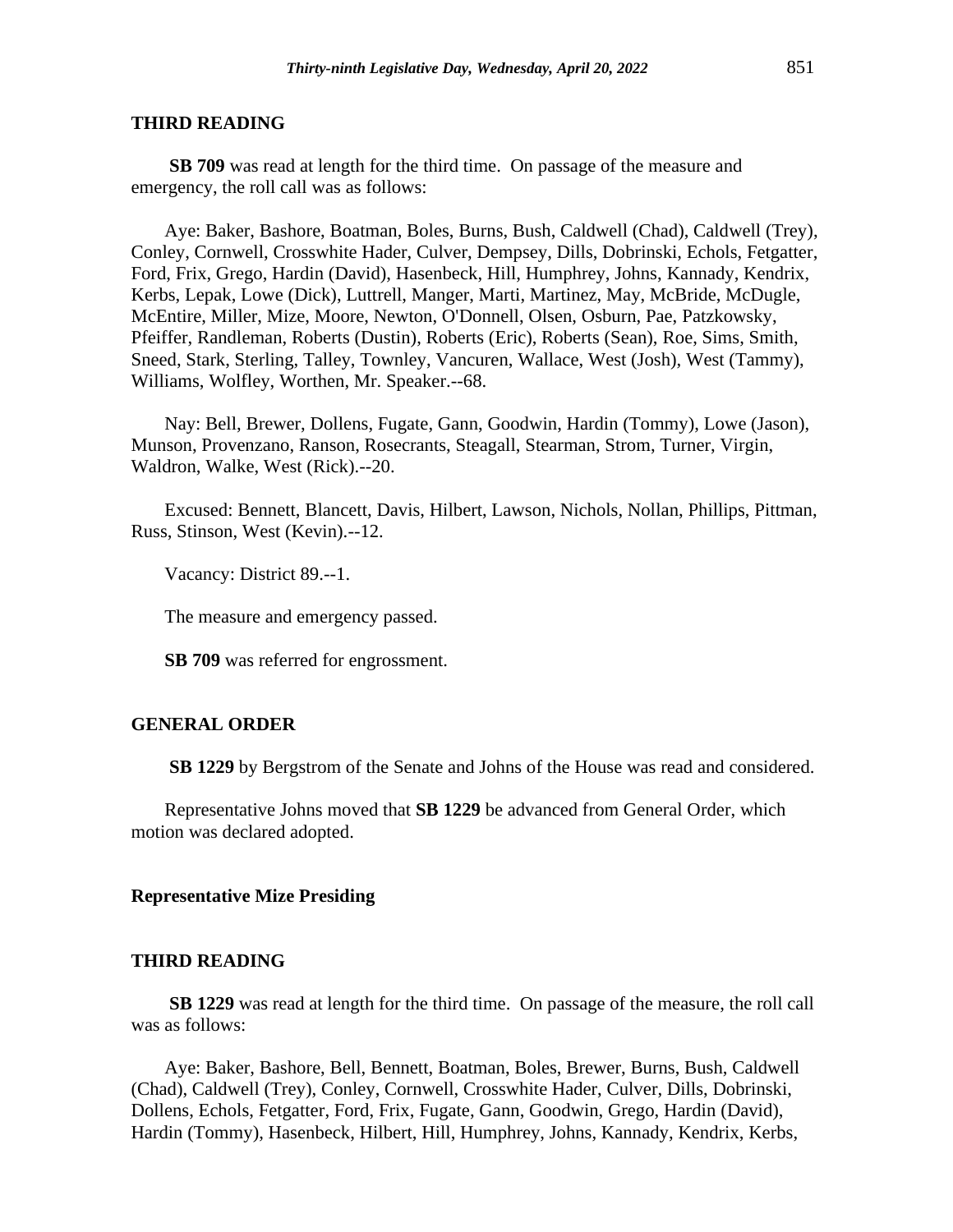Lawson, Lepak, Lowe (Dick), Lowe (Jason), Luttrell, Manger, Marti, Martinez, May, McDugle, McEntire, Miller, Mize, Moore, Munson, Newton, Nollan, O'Donnell, Olsen, Osburn, Pae, Patzkowsky, Provenzano, Randleman, Ranson, Roberts (Dustin), Roberts (Eric), Roberts (Sean), Roe, Rosecrants, Sims, Smith, Sneed, Stark, Steagall, Stearman, Sterling, Strom, Talley, Townley, Turner, Vancuren, Virgin, Waldron, Walke, Wallace, West (Josh), West (Kevin), West (Rick), West (Tammy), Williams, Wolfley, Worthen, Mr. Speaker.--90.

Nay: Dempsey.--1.

Excused: Blancett, Davis, McBride, Nichols, Pfeiffer, Phillips, Pittman, Russ, Stinson.--9.

Vacancy: District 89.--1.

The measure passed.

**SB 1229** was referred for engrossment.

# **GENERAL ORDER**

**SB 1151** by Standridge of the Senate and Worthen of the House was read and considered.

Representative Worthen moved that **SB 1151** be advanced from General Order, which motion was declared adopted.

# **THIRD READING**

**SB 1151** was read at length for the third time. On passage of the measure and emergency, the roll call was as follows:

Aye: Baker, Bashore, Bell, Bennett, Boatman, Boles, Brewer, Burns, Bush, Caldwell (Chad), Caldwell (Trey), Conley, Cornwell, Crosswhite Hader, Culver, Dempsey, Dills, Dobrinski, Echols, Ford, Frix, Fugate, Gann, Goodwin, Grego, Hardin (David), Hardin (Tommy), Hasenbeck, Hilbert, Hill, Johns, Kannady, Kendrix, Kerbs, Lawson, Lepak, Lowe (Dick), Lowe (Jason), Luttrell, Manger, Marti, May, McEntire, Miller, Mize, Moore, Munson, Newton, Nollan, Olsen, Osburn, Pae, Patzkowsky, Pfeiffer, Provenzano, Randleman, Ranson, Roberts (Dustin), Roberts (Eric), Roberts (Sean), Roe, Rosecrants, Sims, Smith, Sneed, Stark, Steagall, Stearman, Sterling, Strom, Talley, Townley, Turner, Vancuren, Virgin, Waldron, Walke, West (Josh), West (Kevin), West (Rick), West (Tammy), Williams, Wolfley, Worthen, Mr. Speaker.--85.

Nay: McDugle.--1.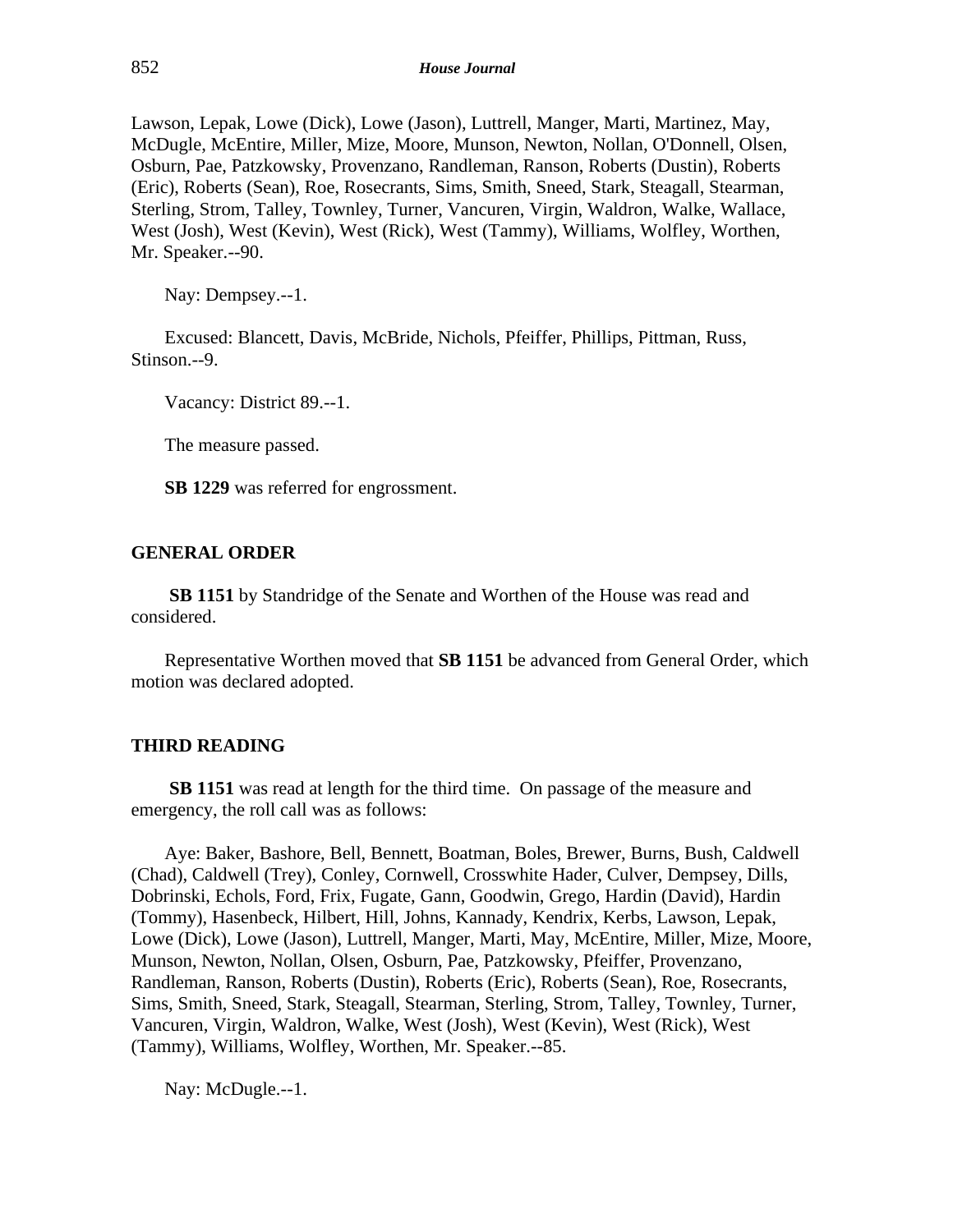Excused: Blancett, Davis, Dollens, Fetgatter, Humphrey, Martinez, McBride, Nichols, O'Donnell, Phillips, Pittman, Russ, Stinson, Wallace.--14.

Vacancy: District 89.--1.

The measure and emergency passed.

The Presiding Officer signed, in open session, Engrossed **SB 1151** and ordered same returned to the Honorable Senate.

# **GENERAL ORDER**

**SB 1152** by Standridge of the Senate and Worthen of the House was read and considered.

Representative Worthen moved that **SB 1152** be advanced from General Order, which motion was declared adopted.

#### **THIRD READING**

**SB 1152** was read at length for the third time. On passage of the measure, the roll call was as follows:

Aye: Baker, Bashore, Bell, Bennett, Boatman, Boles, Brewer, Burns, Bush, Caldwell (Chad), Caldwell (Trey), Cornwell, Crosswhite Hader, Culver, Dempsey, Dills, Dobrinski, Dollens, Echols, Fetgatter, Ford, Frix, Gann, Goodwin, Grego, Hardin (David), Hardin (Tommy), Hasenbeck, Hilbert, Hill, Humphrey, Johns, Kannady, Kendrix, Lepak, Lowe (Dick), Lowe (Jason), Luttrell, Manger, Marti, May, McBride, McEntire, Miller, Mize, Moore, Munson, Newton, Nollan, Olsen, Osburn, Pae, Patzkowsky, Pfeiffer, Provenzano, Randleman, Ranson, Roberts (Dustin), Roberts (Eric), Roberts (Sean), Roe, Rosecrants, Sims, Smith, Sneed, Stark, Steagall, Sterling, Strom, Townley, Vancuren, Virgin, Waldron, Wallace, West (Josh), West (Kevin), West (Rick), West (Tammy), Williams, Wolfley, Worthen, Mr. Speaker.--82.

Nay: McDugle, Stearman.--2.

Excused: Blancett, Conley, Davis, Fugate, Kerbs, Lawson, Martinez, Nichols, O'Donnell, Phillips, Pittman, Russ, Stinson, Talley, Turner, Walke.--16.

Vacancy: District 89.--1.

The measure passed.

The Presiding Officer signed, in open session, Engrossed **SB 1152** and ordered same returned to the Honorable Senate.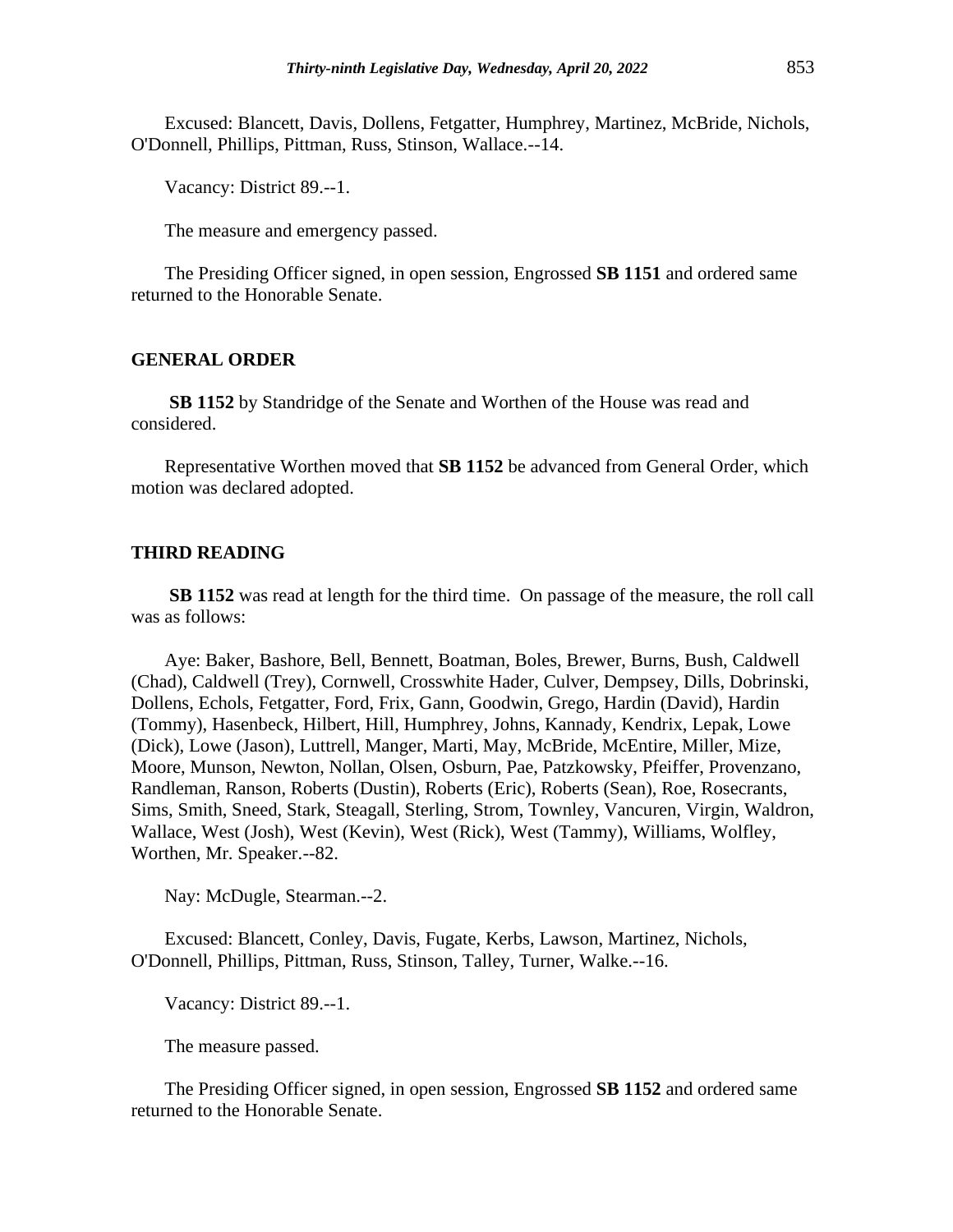# **GENERAL ORDER**

**SB 1179** by Simpson of the Senate and Hardin (Tommy) of the House was read and considered.

Representative Hardin (Tommy) moved that **SB 1179** be advanced from General Order, which motion was declared adopted.

# **THIRD READING**

**SB 1179** was read at length for the third time. On passage of the measure and emergency, the roll call was as follows:

Aye: Baker, Bashore, Bell, Bennett, Boles, Brewer, Burns, Bush, Caldwell (Chad), Caldwell (Trey), Conley, Cornwell, Crosswhite Hader, Culver, Davis, Dempsey, Dills, Dobrinski, Dollens, Echols, Ford, Frix, Gann, Goodwin, Grego, Hardin (David), Hardin (Tommy), Hasenbeck, Hilbert, Hill, Humphrey, Johns, Kannady, Kendrix, Kerbs, Lawson, Lepak, Lowe (Dick), Lowe (Jason), Luttrell, Manger, Marti, May, McDugle, Miller, Mize, Munson, Newton, Nollan, O'Donnell, Olsen, Osburn, Pae, Patzkowsky, Pfeiffer, Provenzano, Randleman, Ranson, Roberts (Dustin), Roberts (Eric), Roberts (Sean), Roe, Rosecrants, Sims, Smith, Sneed, Stark, Steagall, Stearman, Sterling, Townley, Turner, Virgin, Waldron, Walke, Wallace, West (Josh), West (Kevin), West (Rick), West (Tammy), Williams, Wolfley, Worthen, Mr. Speaker.--84.

Excused: Blancett, Boatman, Fetgatter, Fugate, Martinez, McBride, McEntire, Moore, Nichols, Phillips, Pittman, Russ, Stinson, Strom, Talley, Vancuren.--16.

Vacancy: District 89.--1.

The measure and emergency passed.

The Presiding Officer signed, in open session, Engrossed **SB 1179** and ordered same returned to the Honorable Senate.

#### **GENERAL ORDER**

**SB 1269** by Simpson of the Senate and Hardin (Tommy) of the House was read and considered.

Representative Hardin (Tommy) moved that **SB 1269** be advanced from General Order, which motion was declared adopted.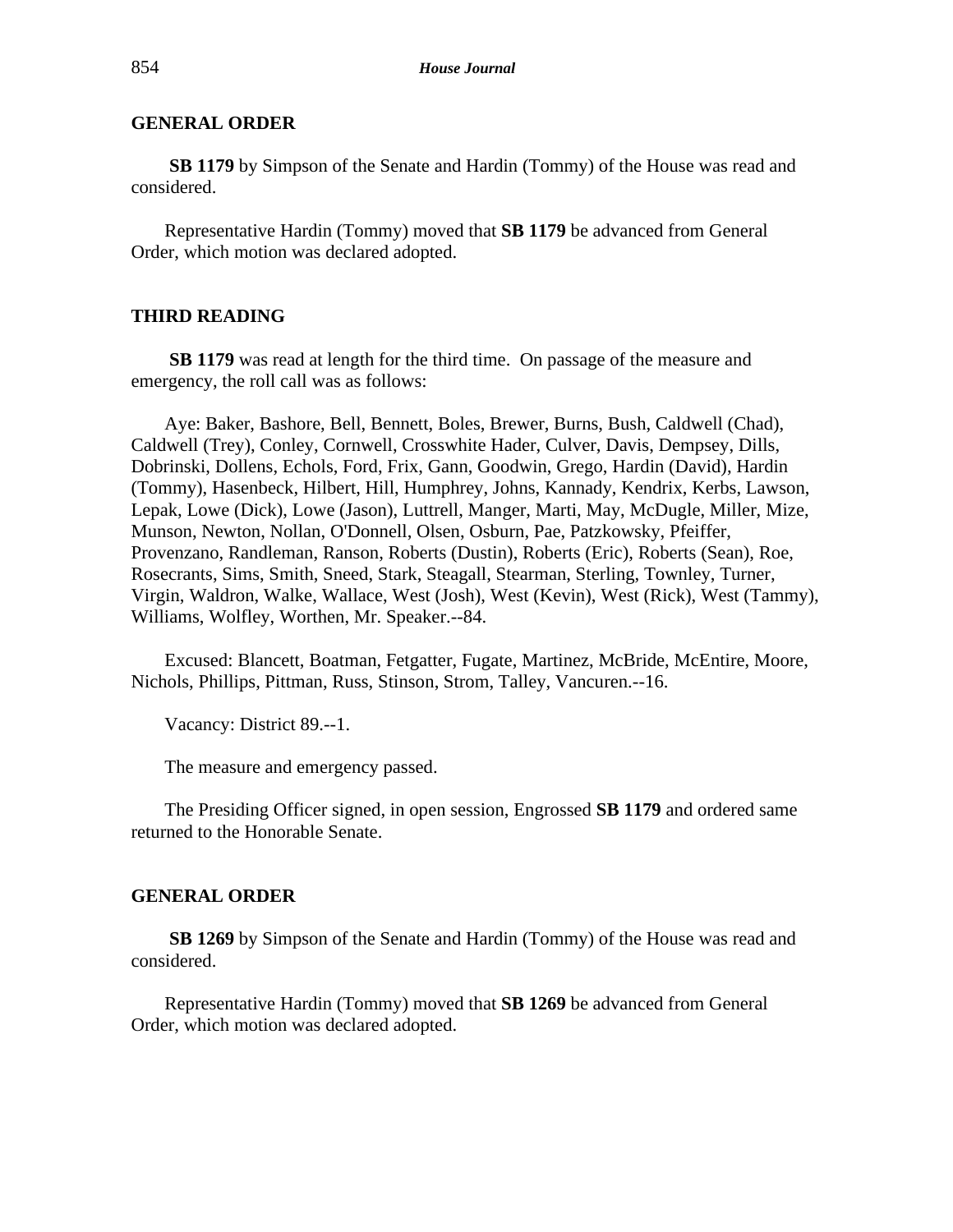**SB 1269** was read at length for the third time. On passage of the measure, the roll call was as follows:

Aye: Baker, Bashore, Boatman, Boles, Burns, Caldwell (Chad), Caldwell (Trey), Cornwell, Crosswhite Hader, Culver, Dempsey, Dills, Dobrinski, Echols, Fetgatter, Ford, Frix, Gann, Hardin (David), Hardin (Tommy), Hasenbeck, Hilbert, Hill, Humphrey, Johns, Kannady, Kendrix, Kerbs, Lawson, Luttrell, Manger, May, McDugle, McEntire, Miller, Mize, Moore, Munson, Newton, Nollan, O'Donnell, Olsen, Osburn, Pae, Patzkowsky, Pfeiffer, Provenzano, Randleman, Roberts (Dustin), Roberts (Eric), Roberts (Sean), Roe, Rosecrants, Sims, Smith, Sneed, Stark, Steagall, Stearman, Sterling, Talley, Townley, Waldron, Wallace, West (Josh), West (Rick), West (Tammy), Williams, Wolfley, Worthen, Mr. Speaker.--71.

Nay: Bell, Bennett, Brewer, Davis, Dollens, Goodwin, Lepak, Lowe (Dick), Lowe (Jason), Marti, Ranson, Strom, Turner, Virgin, Walke.--15.

Excused: Blancett, Bush, Conley, Fugate, Grego, Martinez, McBride, Nichols, Phillips, Pittman, Russ, Stinson, Vancuren, West (Kevin).--14.

Vacancy: District 89.--1.

The measure passed.

The Presiding Officer signed, in open session, Engrossed **SB 1269** and ordered same returned to the Honorable Senate.

# **GENERAL ORDER**

**SB 1333** by Simpson of the Senate and Hardin (Tommy) of the House was read and considered.

Representative Hardin (Tommy) moved that **SB 1333** be advanced from General Order, which motion was declared adopted.

#### **THIRD READING**

**SB 1333** was read at length for the third time. On passage of the measure and emergency, the roll call was as follows:

Aye: Baker, Bashore, Bell, Bennett, Boatman, Boles, Brewer, Burns, Bush, Caldwell (Chad), Caldwell (Trey), Conley, Cornwell, Crosswhite Hader, Culver, Davis, Dempsey, Dills, Dobrinski, Dollens, Echols, Fetgatter, Ford, Frix, Fugate, Gann, Goodwin, Grego, Hardin (David), Hardin (Tommy), Hasenbeck, Hilbert, Hill, Humphrey, Johns, Kannady, Kendrix, Kerbs, Lawson, Lepak, Lowe (Dick), Lowe (Jason), Luttrell, Manger, Marti, May,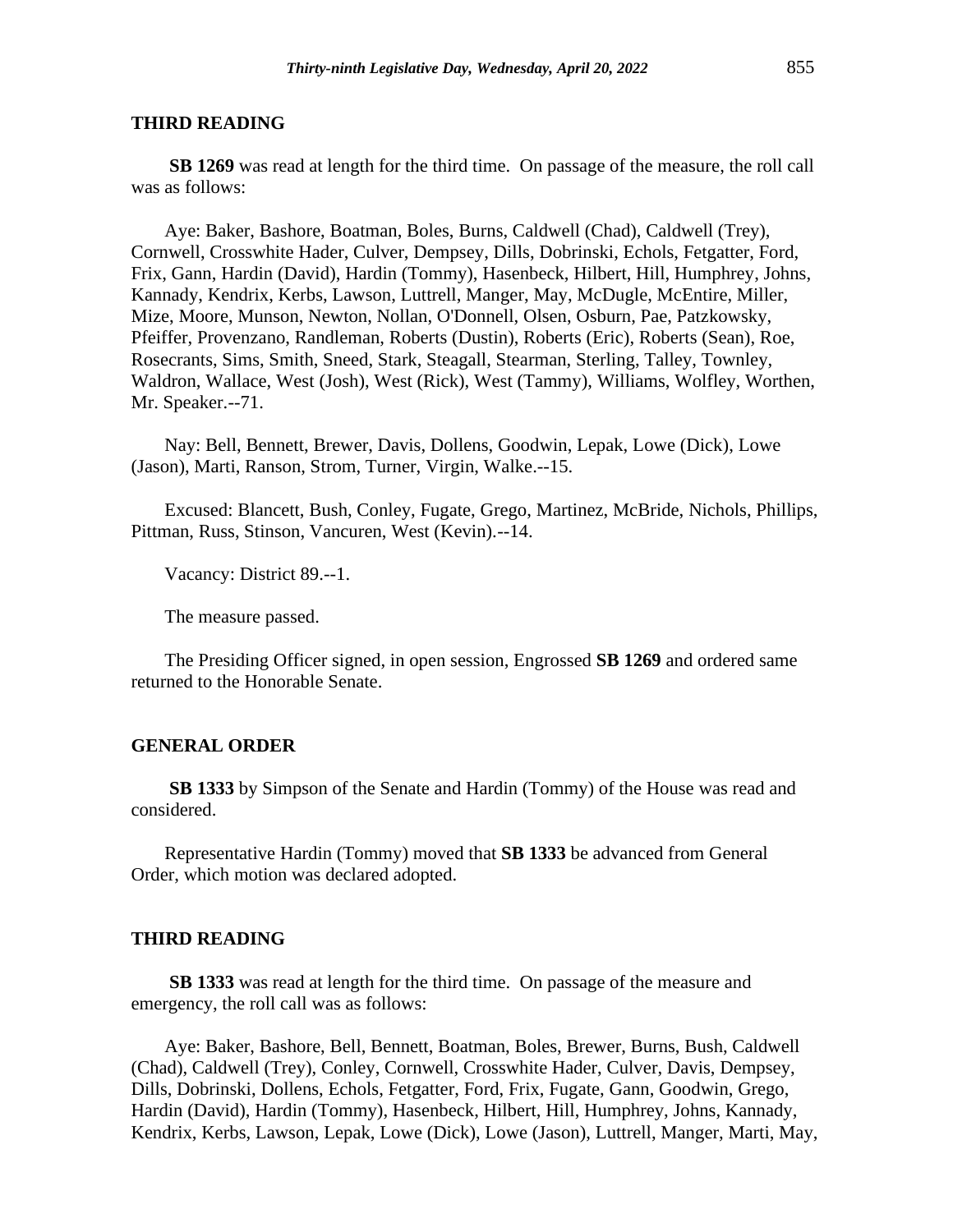McBride, McDugle, McEntire, Miller, Mize, Moore, Munson, Newton, Nollan, O'Donnell, Olsen, Osburn, Pae, Patzkowsky, Pfeiffer, Provenzano, Randleman, Ranson, Roberts (Dustin), Roberts (Eric), Roberts (Sean), Roe, Rosecrants, Sims, Smith, Sneed, Stark, Steagall, Stearman, Sterling, Strom, Talley, Townley, Turner, Vancuren, Virgin, Waldron, Walke, Wallace, West (Josh), West (Kevin), West (Rick), West (Tammy), Williams, Wolfley, Worthen, Mr. Speaker.--93.

Excused: Blancett, Martinez, Nichols, Phillips, Pittman, Russ, Stinson.--7.

Vacancy: District 89.--1.

The measure and emergency passed.

The Presiding Officer signed, in open session, Engrossed **SB 1333** and ordered same returned to the Honorable Senate.

# **MESSAGES FROM THE SENATE**

Announcing the passage of and returning engrossed measures, as amended: **HBs 3232,** Coauthored by Senator Garvin, **3277, 3315, 3418, 3439** and **3501**.

Senate amendments were read on the above-numbered measures.

#### **Transmitting enrolled measures**

Advising fourth reading of and transmitting for signature Enrolled **SBs 80, 1278, 1282, 1307, 1348, 1352, 1357, 1358, 1361, 1414, 1462, 1485, 1578, 1589** and **1659**.

The above-numbered enrolled measures were, after fourth reading, properly signed and ordered returned to the Honorable Senate.

#### **Returning engrossed measures**

Announcing the passage of **HBs 3065, 3132, 3195, 3217** and **3450**.

The above-numbered measures were referred for enrollment.

# **GENERAL ORDER**

**SB 1587** by Simpson et al. of the Senate and Hardin (Tommy) et al. of the House was read and considered.

Coauthored by Representative(s) Roberts (Dustin)

Representative Hardin (Tommy) moved that **SB 1587** be advanced from General Order, which motion was declared adopted.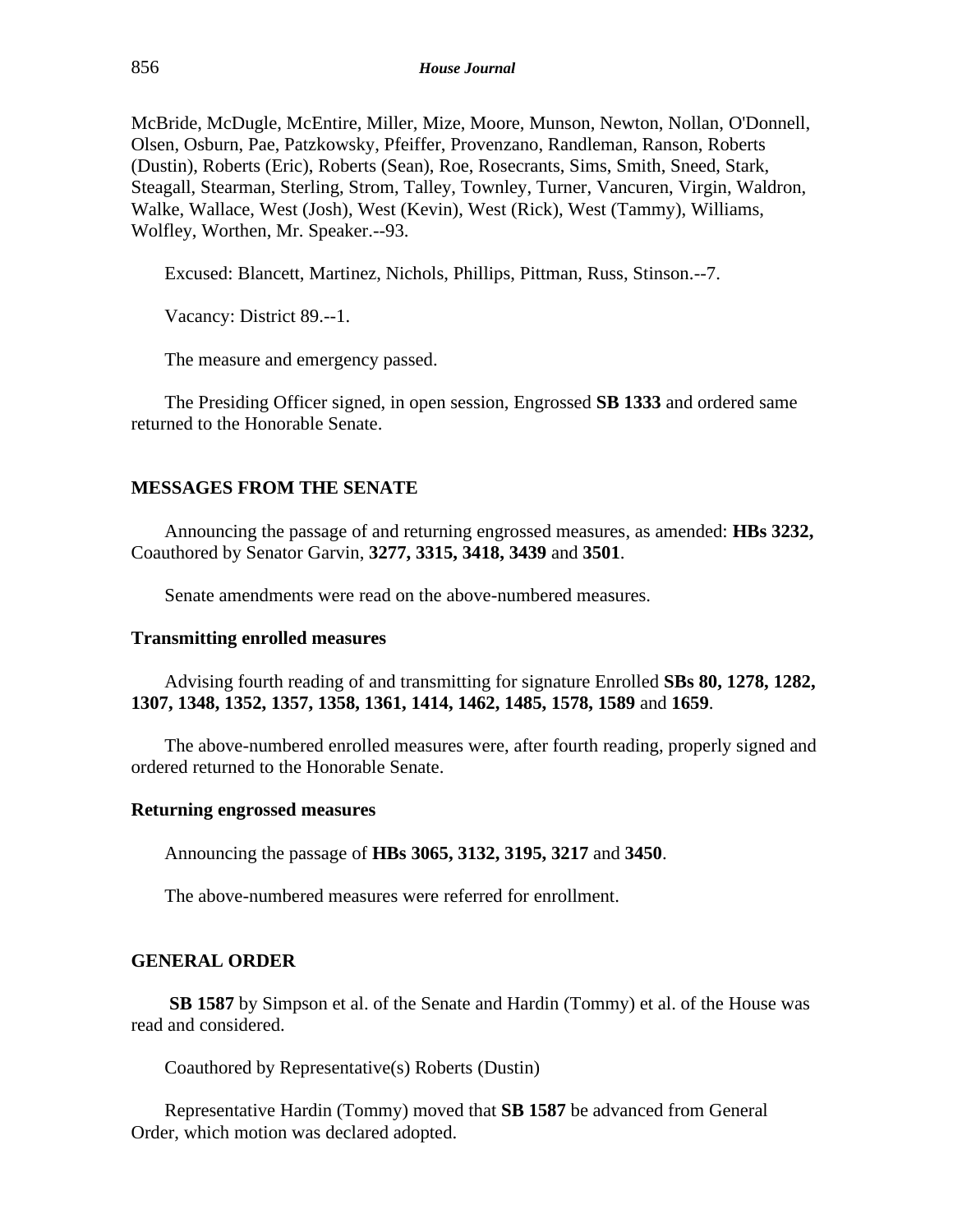**SB 1587** was read at length for the third time. On passage of the measure and emergency, the roll call was as follows:

Aye: Baker, Bashore, Bell, Bennett, Boatman, Boles, Brewer, Burns, Bush, Caldwell (Chad), Caldwell (Trey), Conley, Cornwell, Crosswhite Hader, Culver, Dempsey, Dills, Dobrinski, Dollens, Echols, Ford, Frix, Fugate, Gann, Goodwin, Grego, Hardin (David), Hardin (Tommy), Hasenbeck, Hilbert, Hill, Humphrey, Johns, Kannady, Kendrix, Kerbs, Lawson, Lepak, Lowe (Dick), Lowe (Jason), Luttrell, Manger, Marti, May, McBride, McDugle, McEntire, Miller, Mize, Moore, Munson, Newton, Nollan, O'Donnell, Olsen, Osburn, Pae, Patzkowsky, Pfeiffer, Provenzano, Randleman, Ranson, Roberts (Dustin), Roberts (Eric), Roberts (Sean), Roe, Rosecrants, Sims, Smith, Sneed, Stark, Steagall, Sterling, Strom, Talley, Townley, Turner, Vancuren, Virgin, Waldron, Walke, West (Josh), West (Kevin), West (Rick), West (Tammy), Williams, Wolfley, Worthen, Mr. Speaker.--89.

Excused: Blancett, Davis, Fetgatter, Martinez, Nichols, Phillips, Pittman, Russ, Stearman, Stinson, Wallace.--11.

Vacancy: District 89.--1.

The measure and emergency passed.

The Presiding Officer signed, in open session, Engrossed **SB 1587** and ordered same returned to the Honorable Senate.

#### **GENERAL ORDER**

**SB 1814** by Stanley of the Senate and Hardin (Tommy) et al. of the House was read and considered.

Coauthored by Representative(s) Roberts (Sean)

Representative Hardin (Tommy) moved that **SB 1814** be advanced from General Order, which motion was declared adopted.

## **THIRD READING**

**SB 1814** was read at length for the third time. On passage of the measure and emergency, the roll call was as follows:

Aye: Baker, Bashore, Boatman, Boles, Burns, Bush, Caldwell (Chad), Caldwell (Trey), Conley, Cornwell, Crosswhite Hader, Culver, Dobrinski, Echols, Fetgatter, Ford, Frix, Gann, Hardin (Tommy), Hasenbeck, Hill, Johns, Kannady, Kendrix, Kerbs, Lawson, Lepak, Lowe (Dick), Lowe (Jason), Luttrell, Manger, Marti, May, McBride, McDugle,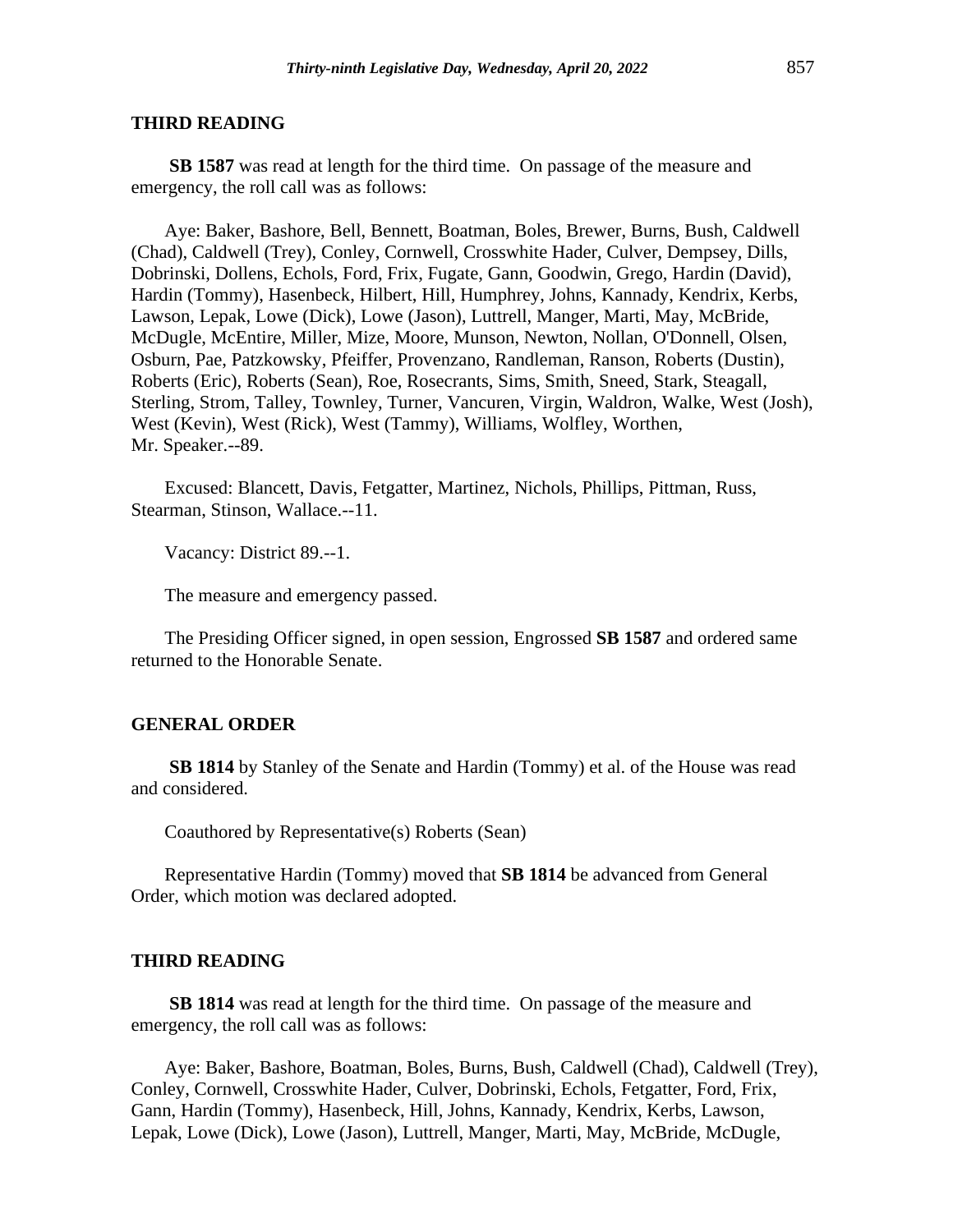McEntire, Miller, Mize, Moore, Munson, Newton, Nichols, Nollan, O'Donnell, Olsen, Osburn, Pae, Patzkowsky, Pfeiffer, Provenzano, Randleman, Ranson, Roberts (Dustin), Roberts (Eric), Roberts (Sean), Rosecrants, Sims, Smith, Sneed, Stark, Steagall, Stearman, Sterling, Strom, Talley, Townley, Vancuren, Waldron, Walke, West (Josh), West (Kevin), West (Rick), West (Tammy), Williams, Wolfley, Worthen, Mr. Speaker.--77.

Nay: Bell, Bennett, Brewer, Dempsey, Dollens, Fugate, Goodwin, Grego, Hardin (David), Humphrey, Virgin.--11.

Excused: Blancett, Davis, Dills, Hilbert, Martinez, Phillips, Pittman, Roe, Russ, Stinson, Turner, Wallace.--12.

Vacancy: District 89.--1.

The measure and emergency passed.

The Presiding Officer signed, in open session, Engrossed **SB 1814** and ordered same returned to the Honorable Senate.

# **GENERAL ORDER**

**SB 1784** by Coleman of the Senate and Marti of the House was read and considered.

Representative Marti moved that **SB 1784** be advanced from General Order, which motion was declared adopted.

#### **THIRD READING**

**SB 1784** was read at length for the third time. On passage of the measure and emergency, the roll call was as follows:

Aye: Baker, Bashore, Bennett, Boatman, Brewer, Burns, Bush, Caldwell (Chad), Caldwell (Trey), Cornwell, Culver, Davis, Dempsey, Dobrinski, Dollens, Echols, Fetgatter, Ford, Frix, Goodwin, Hasenbeck, Hill, Humphrey, Johns, Kannady, Kerbs, Lawson, Lepak, Lowe (Dick), Lowe (Jason), Luttrell, Marti, Martinez, May, McBride, McDugle, McEntire, Miller, Mize, Moore, Munson, O'Donnell, Osburn, Pae, Patzkowsky, Pfeiffer, Phillips, Provenzano, Ranson, Roberts (Dustin), Roberts (Eric), Roberts (Sean), Rosecrants, Sims, Smith, Sneed, Steagall, Stearman, Sterling, Strom, Talley, Townley, Vancuren, Virgin, Waldron, Walke, West (Tammy), Mr. Speaker.--68.

Nay: Bell, Boles, Crosswhite Hader, Dills, Fugate, Gann, Grego, Hardin (David), Hardin (Tommy), Hilbert, Kendrix, Manger, Nollan, Olsen, Randleman, Stark, Turner, West (Kevin), West (Rick), Williams, Wolfley.--21.

Excused: Blancett, Conley, Newton, Nichols, Pittman, Roe, Russ, Stinson, Wallace, West (Josh), Worthen.--11.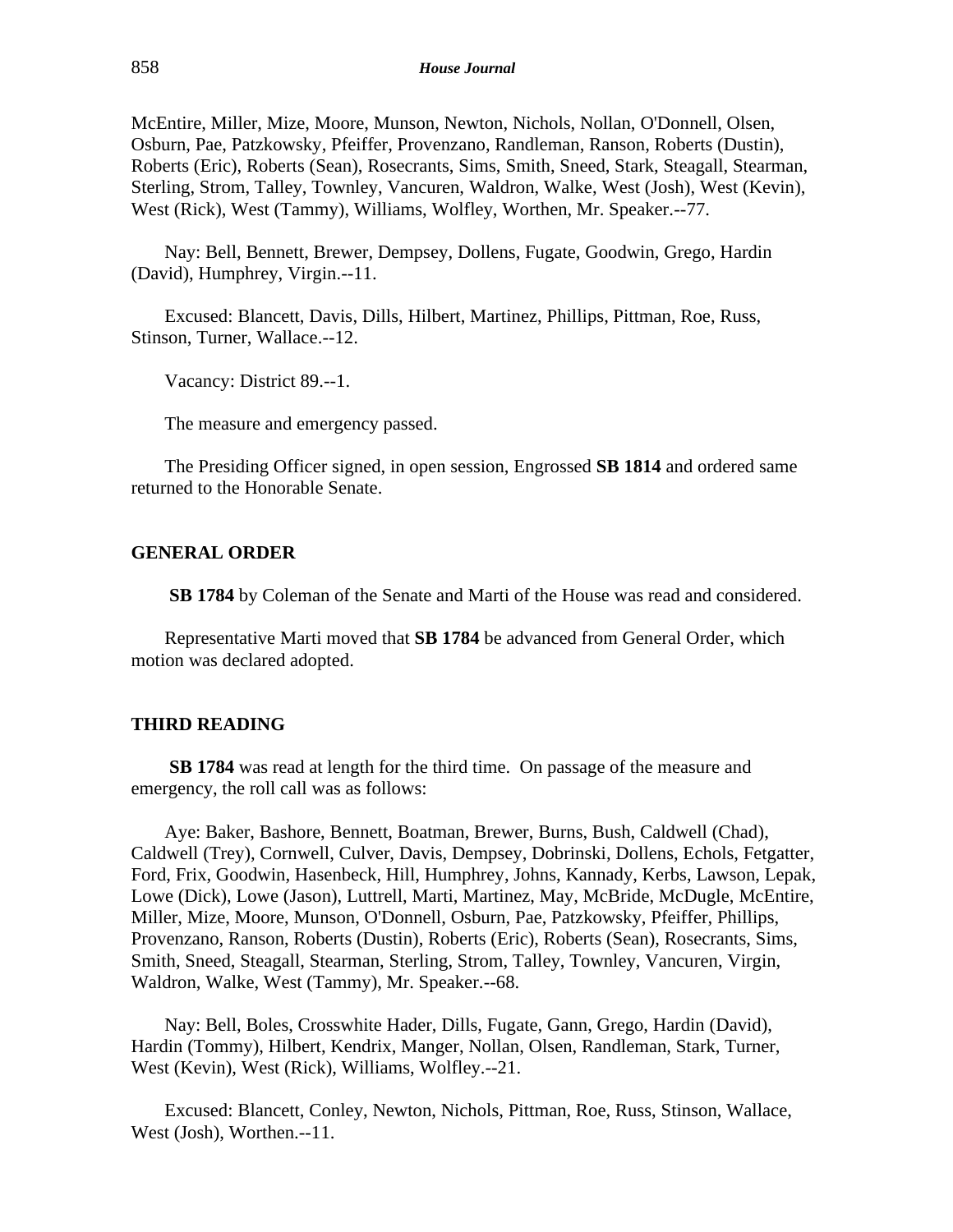Vacancy: District 89.--1.

The measure and emergency passed.

The Presiding Officer signed, in open session, Engrossed **SB 1784** and ordered same returned to the Honorable Senate.

#### **GENERAL ORDER**

**SB 1526** by Floyd of the Senate and Osburn of the House was read and considered.

Representative Osburn moved that **SB 1526** be advanced from General Order, which motion was declared adopted.

# **THIRD READING**

**SB 1526** was read at length for the third time. On passage of the measure, the roll call was as follows:

Aye: Baker, Bashore, Bell, Bennett, Boatman, Boles, Brewer, Burns, Bush, Caldwell (Trey), Cornwell, Crosswhite Hader, Culver, Davis, Dempsey, Dills, Dobrinski, Dollens, Echols, Fetgatter, Ford, Frix, Fugate, Goodwin, Grego, Hardin (David), Hasenbeck, Hilbert, Hill, Humphrey, Johns, Kannady, Kendrix, Kerbs, Lawson, Lepak, Lowe (Dick), Lowe (Jason), Luttrell, Manger, Martinez, May, McBride, McDugle, McEntire, Miller, Mize, Moore, Munson, Newton, Nollan, O'Donnell, Olsen, Osburn, Pae, Patzkowsky, Pfeiffer, Provenzano, Randleman, Ranson, Roberts (Dustin), Roberts (Eric), Roberts (Sean), Roe, Rosecrants, Sims, Smith, Sneed, Stark, Steagall, Stearman, Sterling, Strom, Talley, Townley, Turner, Vancuren, Virgin, Waldron, Walke, West (Josh), West (Kevin), West (Rick), West (Tammy), Williams, Wolfley, Worthen, Mr. Speaker.--88.

Nay: Gann, Hardin (Tommy).--2.

Excused: Blancett, Caldwell (Chad), Conley, Marti, Nichols, Phillips, Pittman, Russ, Stinson, Wallace.--10.

Vacancy: District 89.--1.

The measure passed.

The Presiding Officer signed, in open session, Engrossed **SB 1526** and ordered same returned to the Honorable Senate.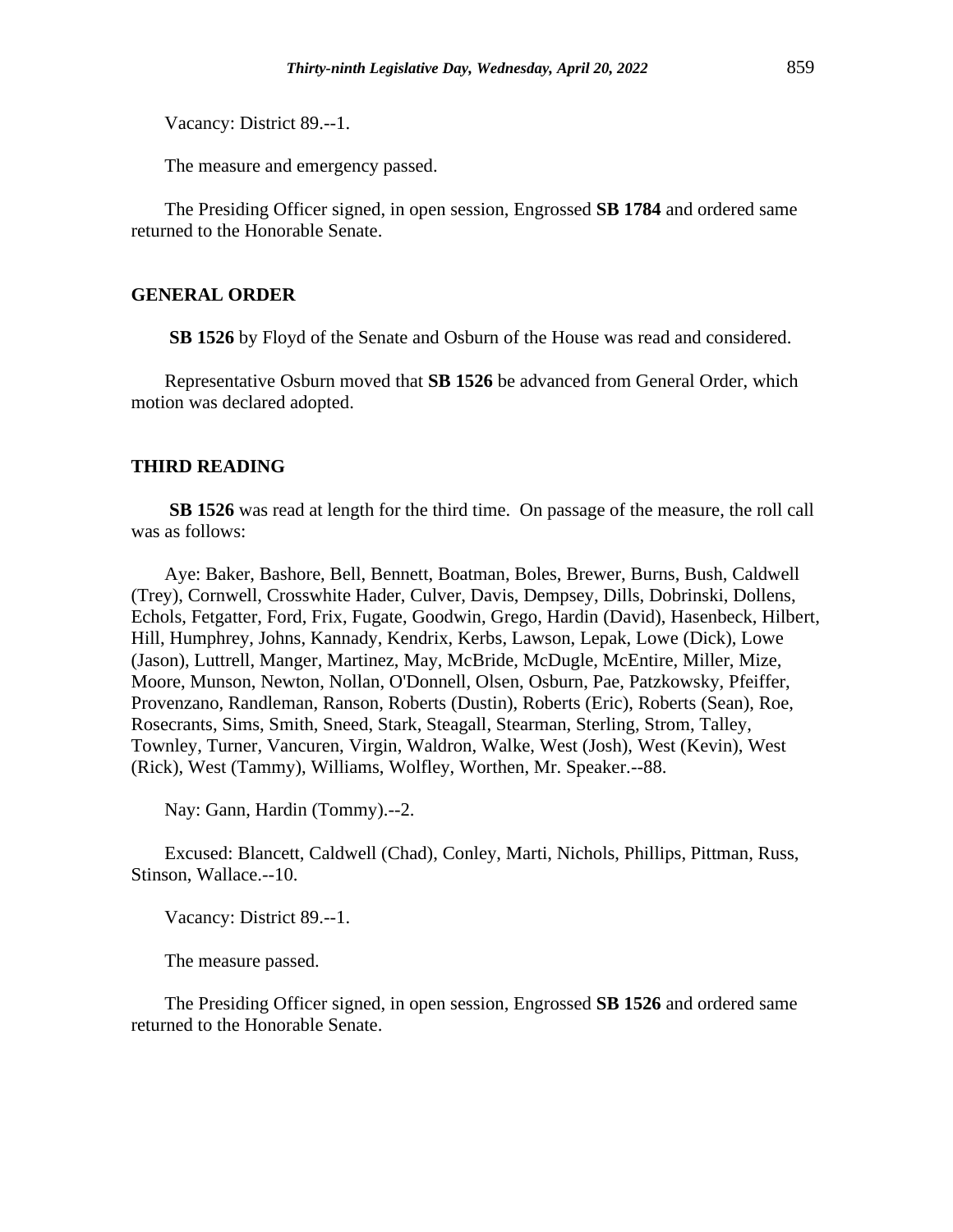# **GENERAL ORDER**

**SB 1708** by Paxton of the Senate and Martinez of the House was read and considered.

Representative Martinez moved that **SB 1708** be advanced from General Order, which motion was declared adopted.

# **THIRD READING**

**SB 1708** was read at length for the third time. On passage of the measure, the roll call was as follows:

Aye: Baker, Bashore, Bennett, Boatman, Brewer, Burns, Bush, Caldwell (Trey), Cornwell, Culver, Davis, Dempsey, Dollens, Echols, Fetgatter, Ford, Frix, Fugate, Goodwin, Hasenbeck, Hill, Humphrey, Johns, Kannady, Kerbs, Lepak, Lowe (Dick), Luttrell, Manger, Marti, Martinez, May, McDugle, McEntire, Miller, Mize, Moore, Munson, Osburn, Pae, Patzkowsky, Pfeiffer, Roberts (Dustin), Roberts (Eric), Roberts (Sean), Rosecrants, Sims, Steagall, Stearman, Sterling, Strom, Talley, Virgin, Walke, Wallace, West (Tammy), Mr. Speaker.--57.

Nay: Bell, Boles, Crosswhite Hader, Dills, Dobrinski, Gann, Grego, Hardin (David), Hardin (Tommy), Hilbert, Kendrix, Lawson, Lowe (Jason), McBride, Newton, Nollan, O'Donnell, Olsen, Provenzano, Randleman, Ranson, Roe, Smith, Sneed, Stark, Townley, Turner, Vancuren, Waldron, West (Josh), West (Kevin), West (Rick), Williams, Wolfley, Worthen.--35.

Excused: Blancett, Caldwell (Chad), Conley, Nichols, Phillips, Pittman, Russ, Stinson.--8.

Vacancy: District 89.--1.

The measure passed.

On passage of the emergency, the roll call was as follows:

Aye: Baker, Bashore, Boatman, Burns, Bush, Cornwell, Culver, Davis, Dempsey, Dills, Dobrinski, Echols, Fetgatter, Ford, Frix, Hasenbeck, Hilbert, Hill, Johns, Kannady, Kerbs, Lawson, Lepak, Luttrell, Manger, Marti, Martinez, McDugle, McEntire, Miller, Mize, Moore, Osburn, Pae, Patzkowsky, Pfeiffer, Roberts (Dustin), Roe, Sims, Sneed, Steagall, Sterling, Strom, Talley, Vancuren, West (Tammy), Mr. Speaker.--47.

Nay: Bell, Boles, Brewer, Caldwell (Trey), Crosswhite Hader, Dollens, Gann, Goodwin, Grego, Hardin (David), Kendrix, Munson, Newton, Nollan, Olsen, Provenzano, Randleman, Ranson, Roberts (Sean), Rosecrants, Smith, Stark, Stearman, Townley, Turner, Virgin, Waldron, West (Josh), West (Kevin), West (Rick), Williams, Wolfley, Worthen.--33.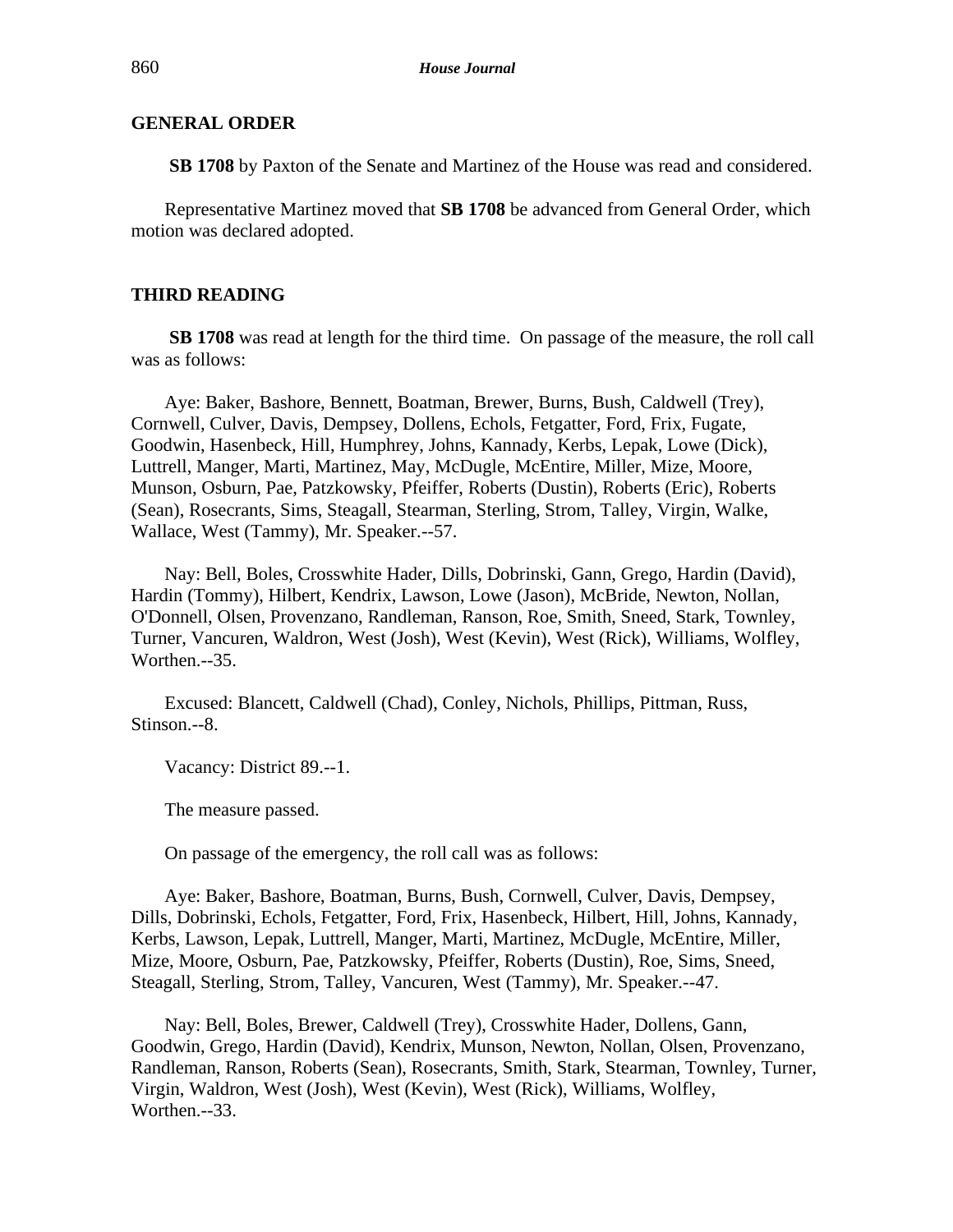Excused: Bennett, Blancett, Caldwell (Chad), Conley, Fugate, Hardin (Tommy), Humphrey, Lowe (Dick), Lowe (Jason), May, McBride, Nichols, O'Donnell, Phillips, Pittman, Roberts (Eric), Russ, Stinson, Walke, Wallace.--20.

Vacancy: District 89.--1.

The emergency failed.

The Presiding Officer signed Engrossed **SB 1708** and ordered same returned to the Honorable Senate.

#### **GENERAL ORDER**

**SB 1529** by Leewright of the Senate and Dobrinski of the House was read and considered.

Representative Dobrinski moved that **SB 1529** be advanced from General Order, which motion was declared adopted.

# **THIRD READING**

**SB 1529** was read at length for the third time. On passage of the measure, the roll call was as follows:

Aye: Baker, Bashore, Bell, Bennett, Boatman, Boles, Brewer, Burns, Bush, Caldwell (Chad), Caldwell (Trey), Cornwell, Crosswhite Hader, Culver, Davis, Dempsey, Dills, Dobrinski, Echols, Ford, Frix, Fugate, Goodwin, Grego, Hardin (David), Hilbert, Hill, Humphrey, Johns, Kannady, Kendrix, Kerbs, Lawson, Lepak, Lowe (Dick), Lowe (Jason), Luttrell, Manger, Marti, Martinez, May, McBride, McDugle, McEntire, Miller, Mize, Moore, Munson, Newton, Nichols, Nollan, O'Donnell, Olsen, Osburn, Pae, Patzkowsky, Pfeiffer, Provenzano, Randleman, Ranson, Roberts (Dustin), Roberts (Eric), Roberts (Sean), Roe, Rosecrants, Sims, Smith, Sneed, Stark, Steagall, Sterling, Strom, Talley, Townley, Turner, Vancuren, Virgin, Waldron, Wallace, West (Josh), West (Kevin), West (Tammy), Williams, Wolfley, Worthen, Mr. Speaker.--86.

Nay: Gann, Hardin (Tommy), Stearman, West (Rick).--4.

Excused: Blancett, Conley, Dollens, Fetgatter, Hasenbeck, Phillips, Pittman, Russ, Stinson, Walke.--10.

Vacancy: District 89.--1.

The measure passed.

The Presiding Officer signed, in open session, Engrossed **SB 1529** and ordered same returned to the Honorable Senate.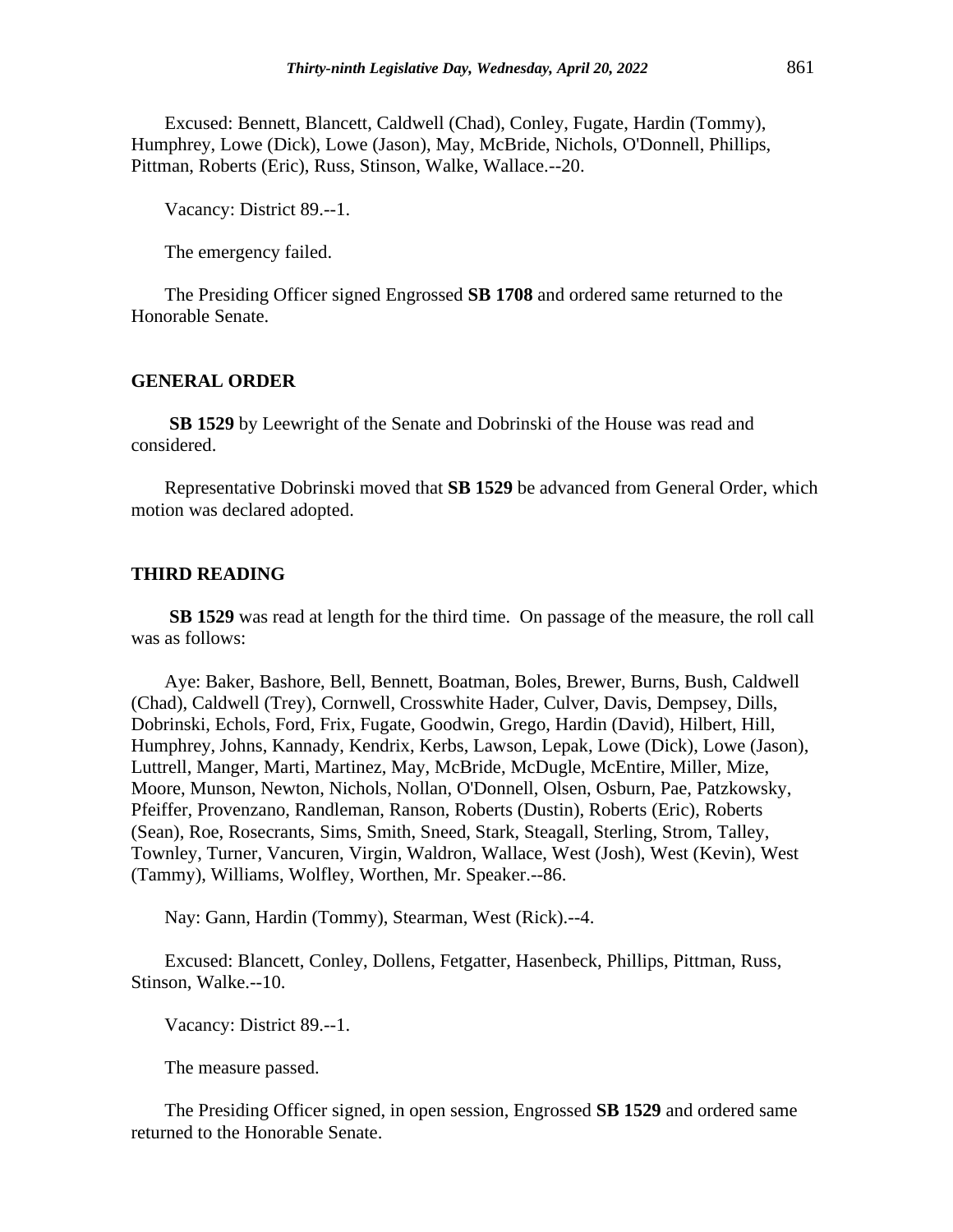# **GENERAL ORDER**

**SB 1725** by Pugh of the Senate and Osburn of the House was read and considered.

Representative Osburn moved that **SB 1725** be advanced from General Order, which motion was declared adopted.

# **THIRD READING**

**SB 1725** was read at length for the third time. On passage of the measure and emergency, the roll call was as follows:

Aye: Baker, Bashore, Bell, Bennett, Boatman, Boles, Brewer, Burns, Bush, Caldwell (Chad), Caldwell (Trey), Cornwell, Crosswhite Hader, Culver, Davis, Dempsey, Dills, Dobrinski, Dollens, Echols, Ford, Frix, Fugate, Gann, Goodwin, Grego, Hardin (David), Hardin (Tommy), Hilbert, Hill, Humphrey, Johns, Kannady, Kendrix, Kerbs, Lawson, Lepak, Lowe (Dick), Lowe (Jason), Luttrell, Manger, Marti, May, McBride, McEntire, Miller, Mize, Moore, Munson, Newton, Nichols, Nollan, O'Donnell, Olsen, Osburn, Pae, Patzkowsky, Pfeiffer, Phillips, Provenzano, Randleman, Ranson, Roberts (Dustin), Roberts (Eric), Roberts (Sean), Roe, Rosecrants, Sims, Smith, Sneed, Stark, Steagall, Stearman, Sterling, Strom, Talley, Townley, Turner, Vancuren, Virgin, Waldron, Walke, Wallace, West (Josh), West (Kevin), West (Rick), West (Tammy), Williams, Wolfley, Worthen, Mr. Speaker.--91.

Excused: Blancett, Conley, Fetgatter, Hasenbeck, Martinez, McDugle, Pittman, Russ, Stinson.--9.

Vacancy: District 89.--1.

The measure and emergency passed.

**SB 1725** was referred for engrossment.

# **GENERAL ORDER**

**SB 1691** by Taylor et al. of the Senate and Boles et al. of the House was read and considered.

Coauthored by Representative(s) West (Tammy), Talley, Provenzano, Roberts (Eric)

Representative Boles moved that **SB 1691** be advanced from General Order, which motion was declared adopted.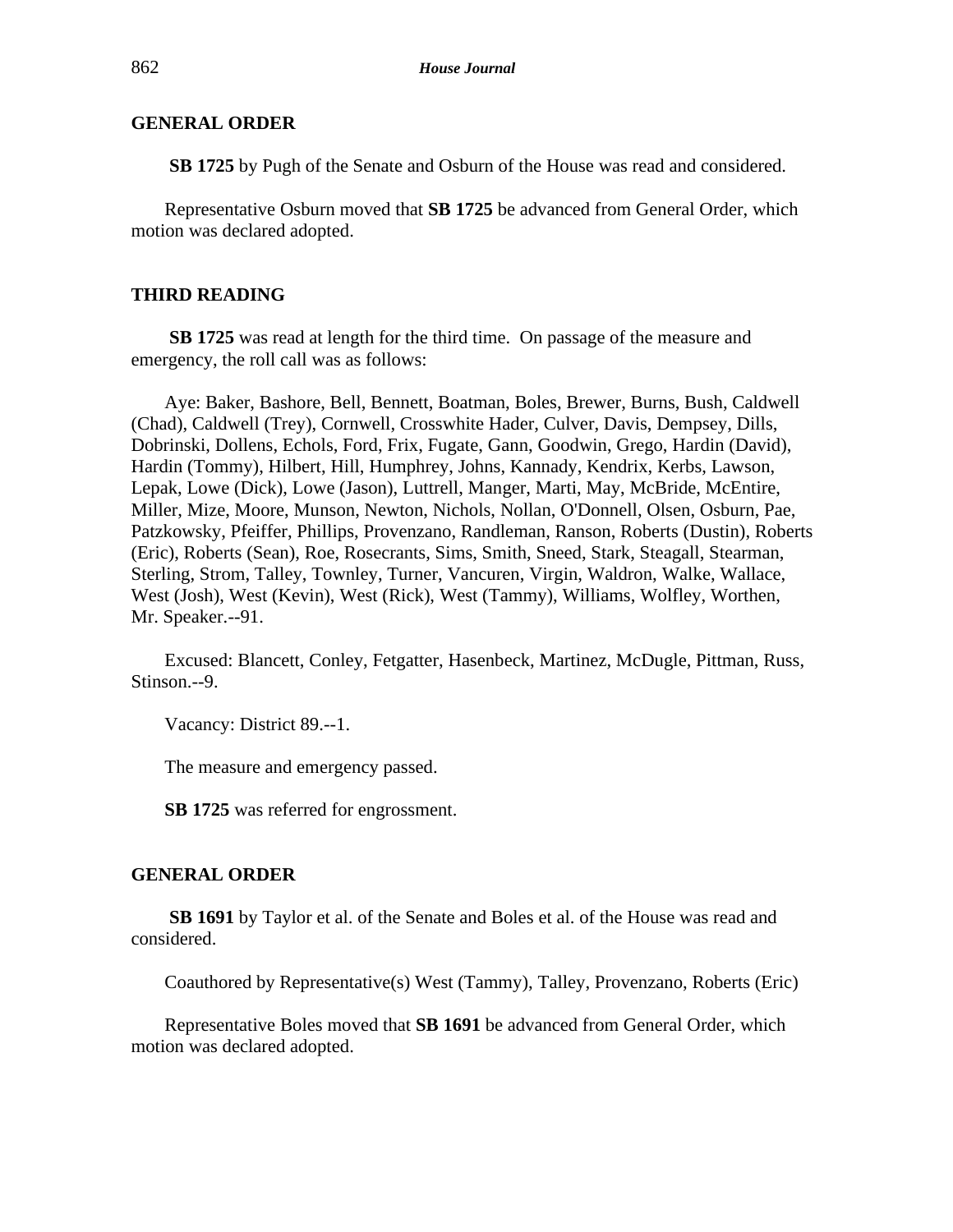**SB 1691** was read at length for the third time. On passage of the measure, the roll call was as follows:

Aye: Baker, Bashore, Bell, Bennett, Boles, Brewer, Caldwell (Chad), Caldwell (Trey), Cornwell, Crosswhite Hader, Culver, Davis, Dempsey, Dills, Dobrinski, Dollens, Frix, Fugate, Gann, Goodwin, Grego, Hardin (Tommy), Hasenbeck, Hilbert, Hill, Humphrey, Johns, Kendrix, Kerbs, Lawson, Lepak, Lowe (Dick), Lowe (Jason), Luttrell, Manger, Marti, May, McBride, McDugle, Miller, Mize, Moore, Munson, Newton, Nichols, Nollan, O'Donnell, Pae, Patzkowsky, Phillips, Provenzano, Randleman, Ranson, Roberts (Dustin), Roberts (Eric), Roberts (Sean), Roe, Rosecrants, Sims, Smith, Sneed, Stark, Steagall, Stearman, Sterling, Strom, Talley, Townley, Turner, Vancuren, Virgin, Waldron, Walke, West (Josh), West (Kevin), West (Rick), West (Tammy), Williams, Wolfley, Worthen, Mr. Speaker.--81.

Nay: Bush, Ford, Hardin (David), Olsen.--4.

Excused: Blancett, Boatman, Burns, Conley, Echols, Fetgatter, Kannady, Martinez, McEntire, Osburn, Pfeiffer, Pittman, Russ, Stinson, Wallace.--15.

Vacancy: District 89.--1.

The measure passed.

**SB 1691** was referred for engrossment.

#### **GENERAL ORDER**

**SB 176** by Simpson et al. of the Senate and West (Tammy) of the House was read and considered.

Representative West (Tammy) moved that **SB 176** be advanced from General Order, which motion was declared adopted.

#### **THIRD READING**

**SB 176** was read at length for the third time. On passage of the measure, the roll call was as follows:

Aye: Baker, Bashore, Bell, Bennett, Boatman, Boles, Brewer, Burns, Bush, Caldwell (Chad), Caldwell (Trey), Cornwell, Culver, Davis, Dempsey, Dills, Dobrinski, Dollens, Echols, Ford, Frix, Fugate, Goodwin, Grego, Hardin (Tommy), Hasenbeck, Hilbert, Hill, Humphrey, Johns, Kannady, Kendrix, Kerbs, Lawson, Lepak, Lowe (Dick), Lowe (Jason), Luttrell, Manger, Marti, May, McBride, McDugle, McEntire, Miller, Mize, Moore, Munson, Newton, Nichols, Nollan, O'Donnell, Osburn, Pae, Patzkowsky, Pfeiffer, Phillips,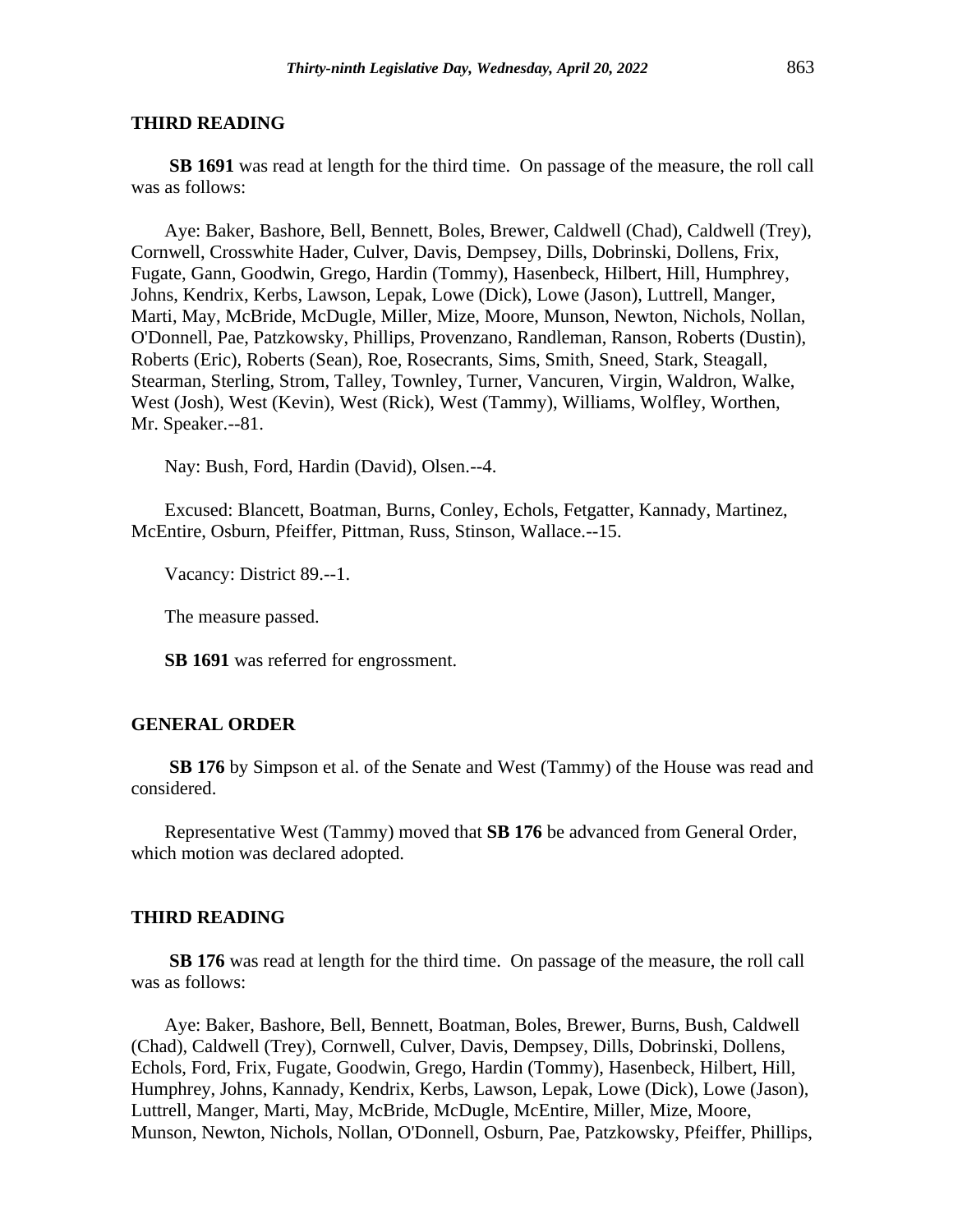Provenzano, Randleman, Ranson, Roberts (Dustin), Roberts (Sean), Roe, Rosecrants, Sims, Sneed, Stark, Steagall, Sterling, Strom, Talley, Townley, Turner, Vancuren, Virgin, Waldron, Walke, Wallace, West (Josh), West (Rick), West (Tammy), Wolfley, Worthen, Mr. Speaker.--84.

Nay: Crosswhite Hader, Gann, Hardin (David), Olsen, Roberts (Eric), Smith, Stearman, West (Kevin), Williams.--9.

Excused: Blancett, Conley, Fetgatter, Martinez, Pittman, Russ, Stinson.--7.

Vacancy: District 89.--1.

The measure passed.

The Presiding Officer signed, in open session, Engrossed **SB 176** and ordered same returned to the Honorable Senate.

# **MOTION**

The Presiding Officer moved that **HB 1697** be recalled from Engrossing and Enrolling, which was the order.

The Presiding Officer moved to rescind Third Reading vote, which was the order.

# **THIRD READING**

**HB 1697** was read at length for the third time. On passage of the measure and emergency, the roll call was as follows:

Aye: Bashore, Bell, Bennett, Boatman, Boles, Brewer, Burns, Bush, Caldwell (Chad), Caldwell (Trey), Cornwell, Crosswhite Hader, Culver, Davis, Dempsey, Dills, Dobrinski, Dollens, Echols, Ford, Frix, Fugate, Gann, Goodwin, Grego, Hardin (David), Hardin (Tommy), Hasenbeck, Hilbert, Hill, Humphrey, Johns, Kannady, Kendrix, Kerbs, Lawson, Lepak, Lowe (Dick), Lowe (Jason), Luttrell, Manger, Marti, May, McBride, McDugle, McEntire, Miller, Mize, Moore, Munson, Newton, Nichols, Nollan, O'Donnell, Olsen, Osburn, Pae, Patzkowsky, Pfeiffer, Phillips, Provenzano, Randleman, Ranson, Roberts (Dustin), Roberts (Eric), Roberts (Sean), Roe, Rosecrants, Sims, Smith, Sneed, Stark, Steagall, Sterling, Talley, Townley, Vancuren, Virgin, Waldron, Walke, Wallace, West (Josh), West (Kevin), West (Rick), West (Tammy), Williams, Wolfley, Worthen, Mr. Speaker.--89.

Nay: Stearman, Strom.--2.

Excused: Baker, Blancett, Conley, Fetgatter, Martinez, Pittman, Russ, Stinson, Turner.--9.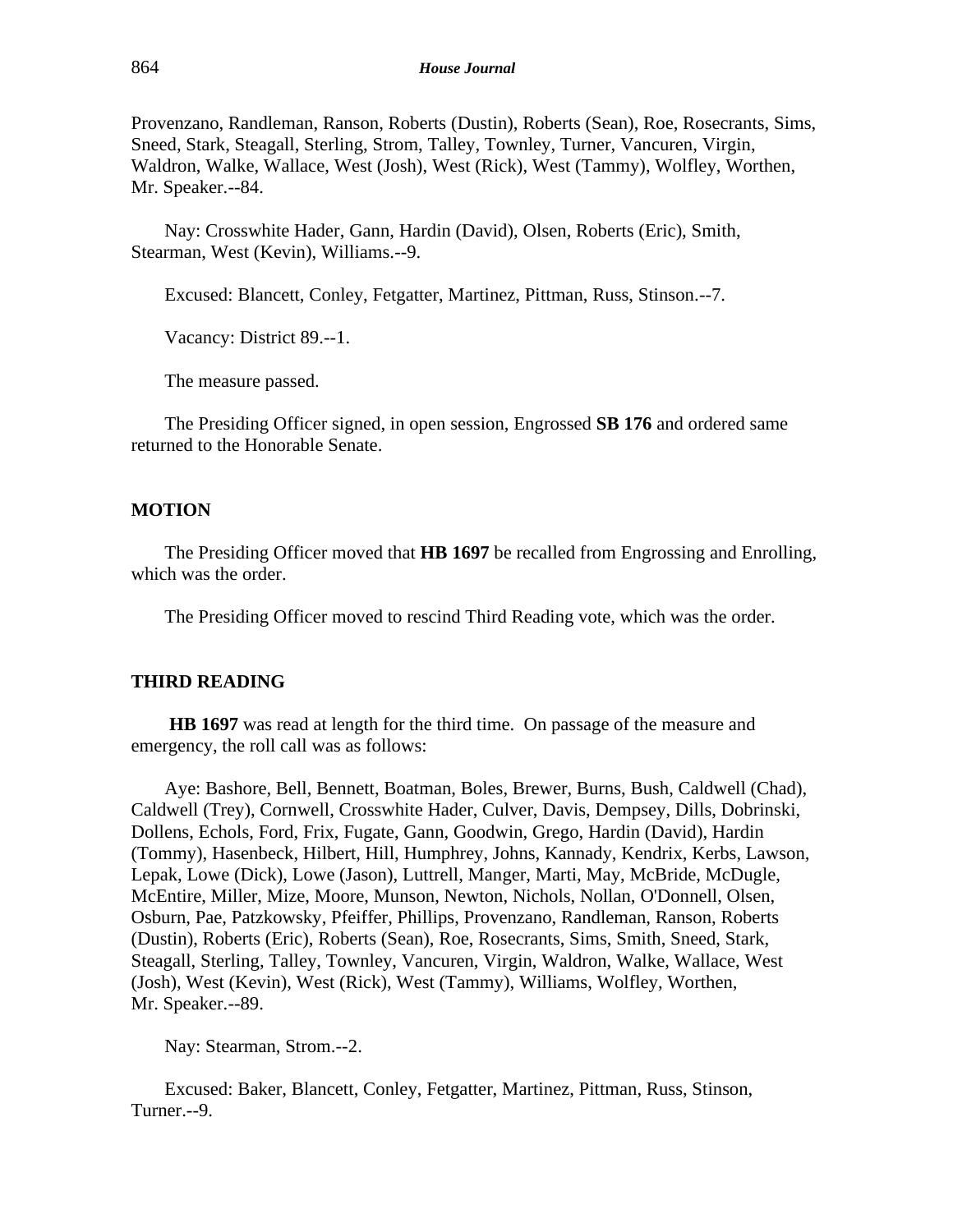Vacancy: District 89.--1.

The measure and emergency passed.

**HB 1697** was referred for engrossment.

# **MESSAGES FROM THE SENATE**

Announcing that Enrolled **HBs 3243, 3270, 3278, 3381, 3403, 3429, 3430, 3467, 3469** and **3484** have been read at length for the fourth time and signed by the Presiding Officer of Senate, in open session.

The above measures were ordered transmitted to the Honorable Governor.

# **Returning engrossed measures**

Announcing the passage of **HBs 3024, 3045, 3070,** Coauthored by Representative McDugle, **3135, 3150, 3970, 4141, 4188, 4352** and **4353**.

The above-numbered measures were referred for enrollment.

# **Conference requested**

Advising rejection of **HAs** and requesting conference thereon, the Senate naming conferees later: **SB 924**

# **RESOLUTIONS**

The following were introduced and read:

**HR 1063** − By McBride and Echols. A Resolution calling for the disposition of certain public funds. **HR 1064** − By Munson.

A Resolution recognizing April as Sexual Assault Awareness Month; recognizing April 27, 2022 as Denim Day to raise awareness of sexual assault; encouraging citizens to wear denim April 27, 2022.

# **MESSAGES FROM THE GOVERNOR**

Advising of his approval of **HBs 3103, 3543, 3640** and **4224** on April 20, 2022.